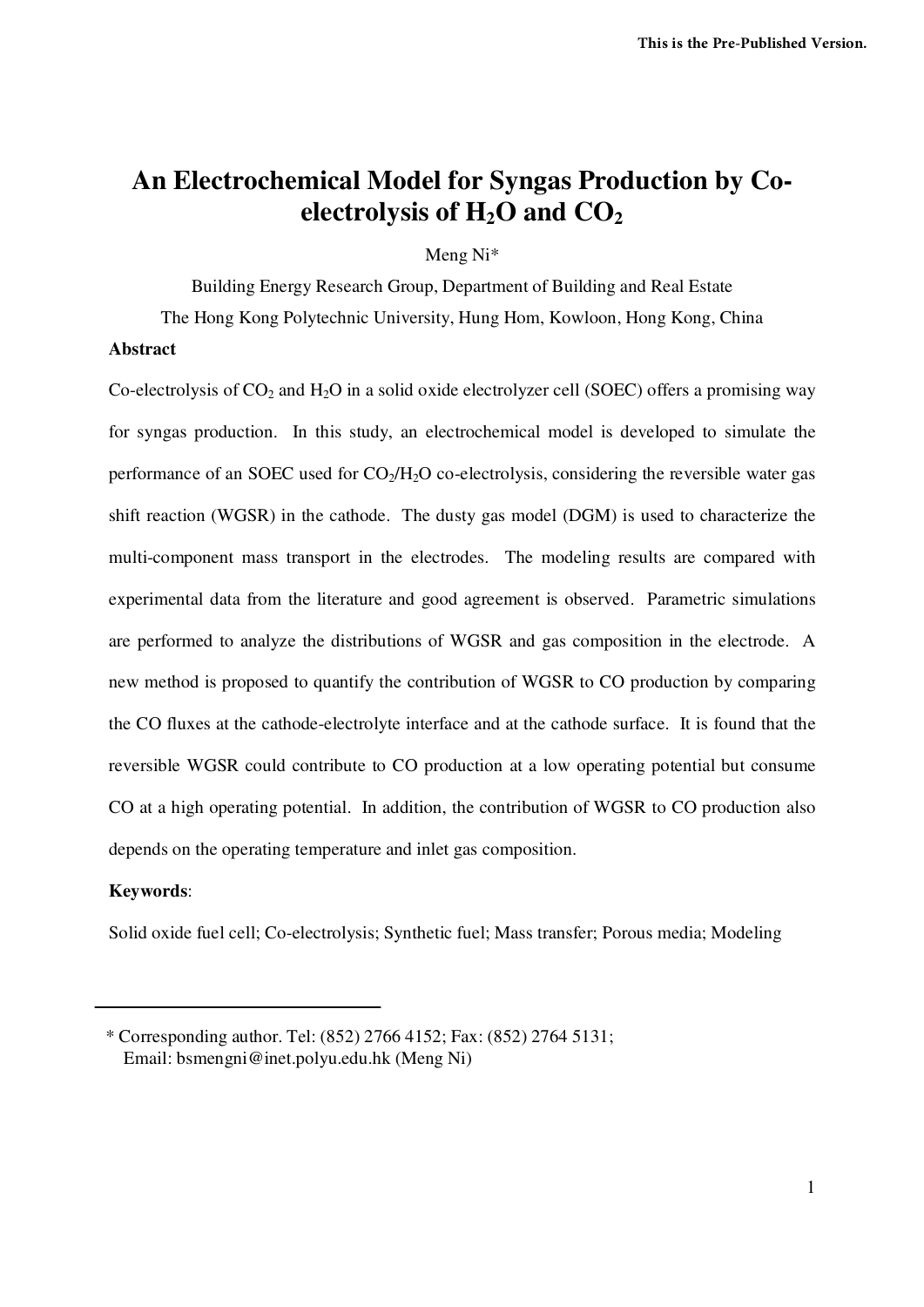## **1. Introduction**

Hydrogen can be produced in a sustainable manner, such as by photocatalytic water splitting [1], gasification of biomass [2], solar thermochemical water-splitting [3], or water electrolysis driven by solar cells or wind turbines [4]. Among all the above technologies, water electrolysis is a practical and efficient method for large-scale hydrogen production. Alkaline electrolyzers and proton exchange membrane (PEM) electrolyzers usually work at room temperature. Solid oxide electrolyzer cells (SOECs) use the same materials with solid oxide fuel cells (SOFCs) but work in a reversed mode at a high temperature (i.e. 1073K). Compared with alkaline and PEM electrolyzers, SOECs consume less electricity as part of the energy needed for water splitting is in the form of heat [5]. Because of their great potential, SOECs have received increasing interest in recent years [6-20]. Various materials have been developed to fabricate SOEC for hydrogen production by steam electrolysis [21-23]. Several mathematical models have been developed to predict the SOEC performance at various levels [24-32].

In addition to steam electrolysis, SOECs can be used to electrolyze  $CO<sub>2</sub>$  for CO and  $O<sub>2</sub>$ production [33-39]. Co-electrolysis of  $CO<sub>2</sub>$  and  $H<sub>2</sub>O$  has also been demonstrated to be feasible for simultaneous production of  $H_2$  and CO [33-44], which can be subsequently processed for synthetic fuel production. In an SOEC used for  $H_2O/CO_2$  co-electrolysis, 3 reactions take place simultaneously, namely  $H_2O$  electrolysis,  $CO_2$  electrolysis, and reversible water gas shift reaction (WGSR). A common understanding on co-electrolysis is that the reversible WGSR should always contribute to CO production [38,40]. However, it is still not clear to which degree the reversible WGSR is responsible for CO production in the SOEC [45]. In addition, the existing studies on  $H_2O/CO_2$  co-electrolysis are all experimental in nature, with aims to demonstrate the feasibility of this technology or to develop new materials for performance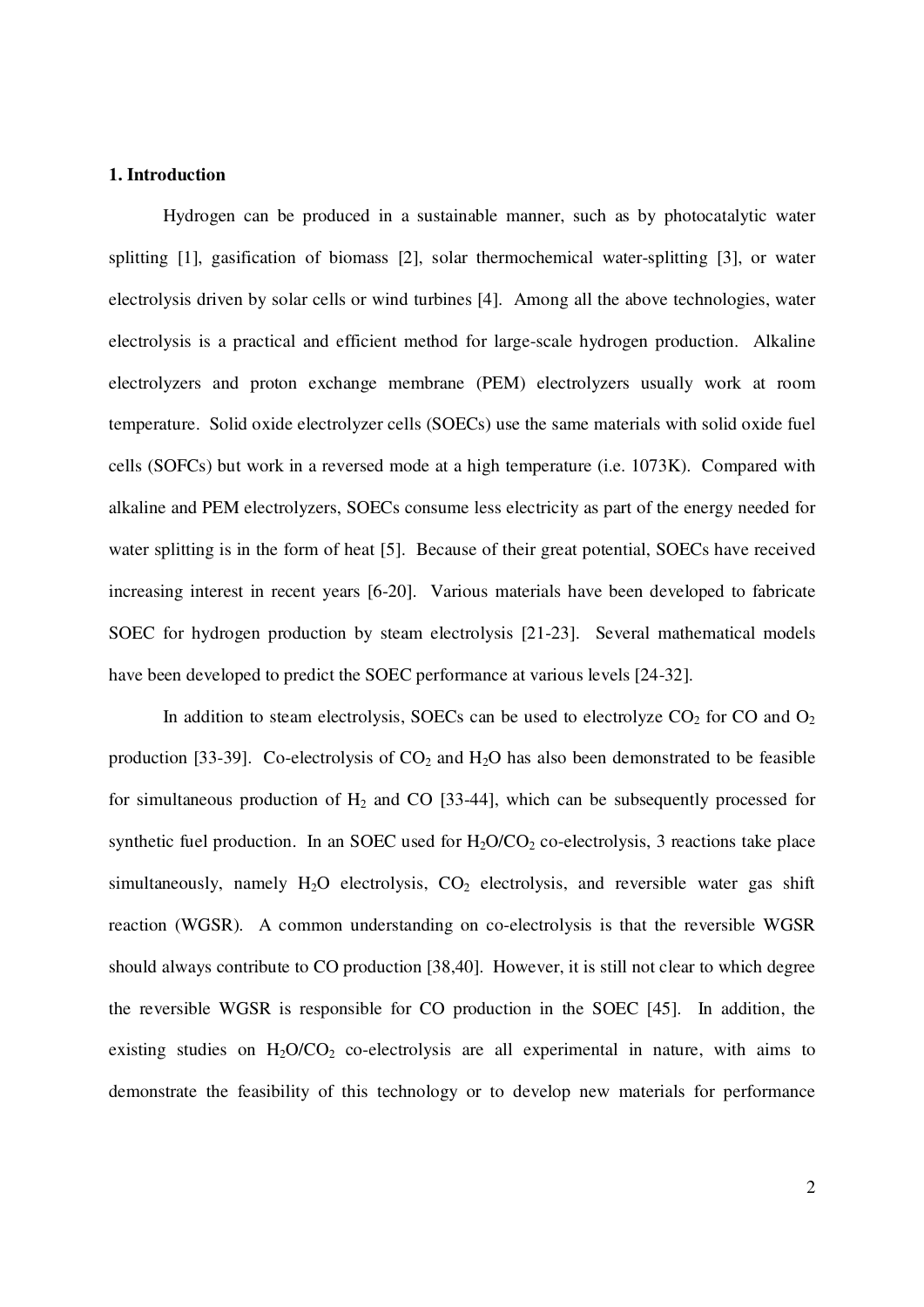improvement. The present literature is lacking detailed mathematical modeling of the SOEC used for  $H_2O/CO_2$  co-electrolysis.

In this study, an isothermal electrochemical model is developed to characterize the performance of an SOEC used for  $CO<sub>2</sub>/H<sub>2</sub>O$  co-electrolysis. It is an extension of the previous models for  $CO_2$  electrolysis and  $H_2O$  electrolysis, respectively [29, 46]. Both the co-electrolysis and the reversible WGSR inside the SOEC cathode are considered. The model is validated by comparing the simulation results with data from the literature. A new method is proposed to quantify the contribution of the reversible WGSR to CO production by comparing the fluxes of CO at the cathode-electrolyte interface and at the cathode surface. The results show that the reversible WGSR can produce or consume CO, depending on the average rate of WGSR in the cathode. This is different from the common understanding on  $H_2O/CO_2$  co-electrolysis. The electrochemical model will be extended to 2D/3D model in a subsequent study.

#### **2. Model development**

## *2.1. Working principles*

The working mechanisms of an SOEC for co-electrolysis of  $H_2O$  and  $CO_2$  are shown in Figure 1. In the SOEC, the gas mixture of  $H_2O$ ,  $CO_2$ ,  $H_2$ , and CO flows in the cathode channel while air flows in the anode channel. In the porous cathode, both  $H_2O$  and  $CO_2$  molecules diffuse through the porous electrode to the triple-phase-boundary (TPB) at the cathodeelectrolyte interface, where they are reduced to  $H_2$  and CO via reactions (1) and (2), respectively.

$$
H_2O + 2e^- \to H_2 + O^{2-}
$$
 (1)

$$
CO_2 + 2e^- \rightarrow CO + O^{2-}
$$
 (2)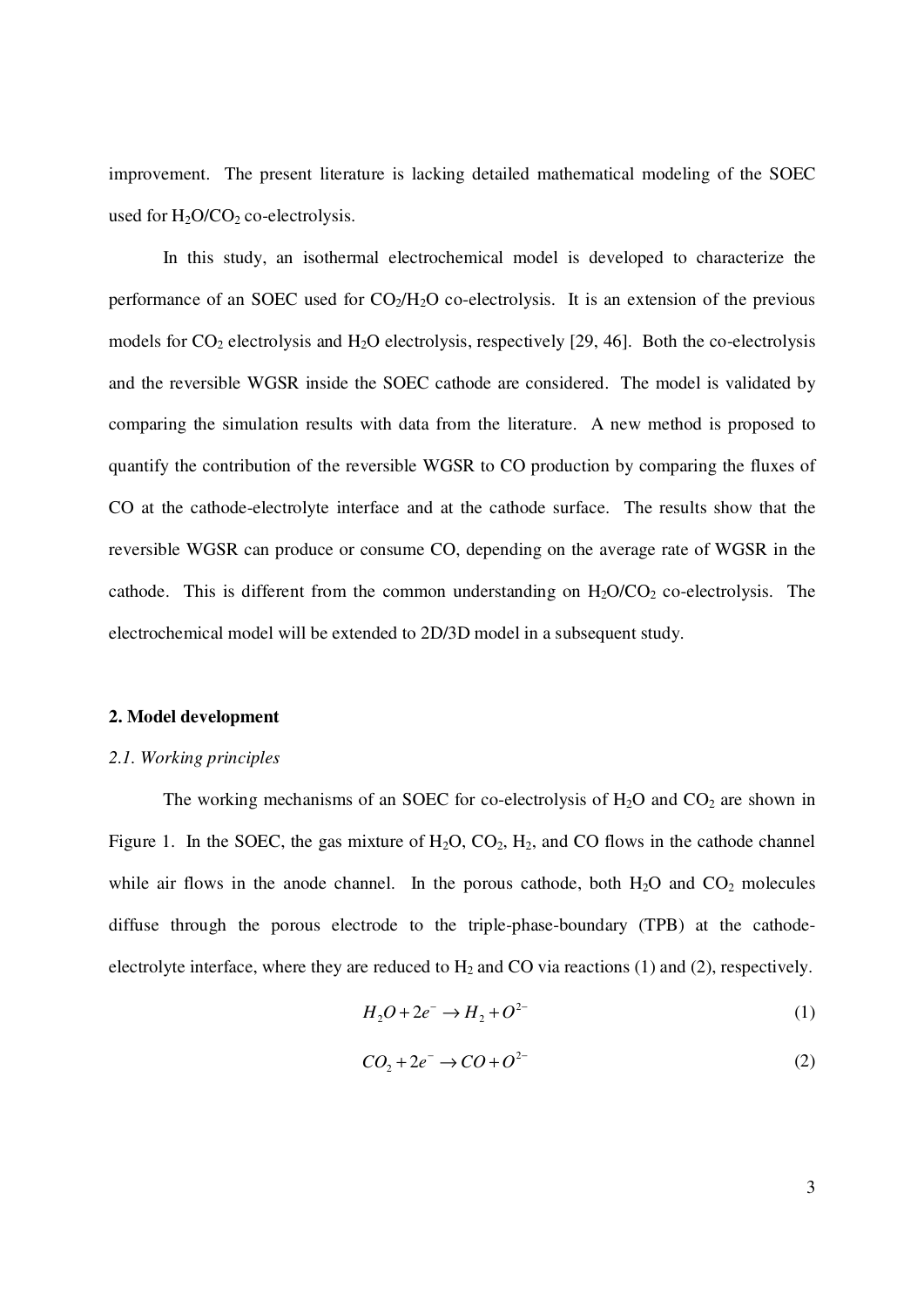The oxygen ions  $(O^2)$  transport through the dense electrolyte to TPB at the electrolyteanode interface, where they lose electrons to form oxygen molecules (Eq. 3). The produced oxygen molecules subsequently diffuse through the porous anode to the anode surface and get collected.

$$
2O^{2-} \rightarrow O_2 + 4e^- \tag{3}
$$

The overall reactions for  $H_2O$  electrolysis and  $CO_2$  electrolysis can be written as,

$$
H_2O \to H_2 + 0.5O_2 \tag{4}
$$

$$
CO_2 \rightarrow CO + 0.5O_2 \tag{5}
$$

In addition to the above mentioned electrochemical reactions, reversible WGSR also occur in the cathode (Eq. 6).

$$
H_2O + CO \rightleftarrows H_2 + CO_2 \tag{6}
$$

In operation, the required potential (V) applied to SOEC can be expressed as,

$$
V = E + \eta_{\text{act},a} + \eta_{\text{act},c} + \eta_{\text{ohmic}} \tag{7}
$$

where *E* is the equilibrium potential (Nernst potential);  $\eta_{ohmic}$  is the ohmic overpotential;  $\eta_{act,a}$ and  $\eta_{act,c}$  are the activation overpotentials at the anode and cathode, respectively.

# *2.2. Equilibrium potentials including concentration overpotentials*

The concentration overpotentials are not explicitly expressed in Eq. (7) as they are implicitly included in the Nernst potentials (Eqs. 8 and 9) for reactions (4) and (5), respectively [29,46],

$$
E_{H_2} = E_{H_2}^0 + \frac{RT}{2F} \ln \left[ \frac{P_{H_2}^I \cdot \left( P_{O_2}^I \right)^{\frac{1}{2}}}{P_{H_2O}^I} \right]
$$
(8)

4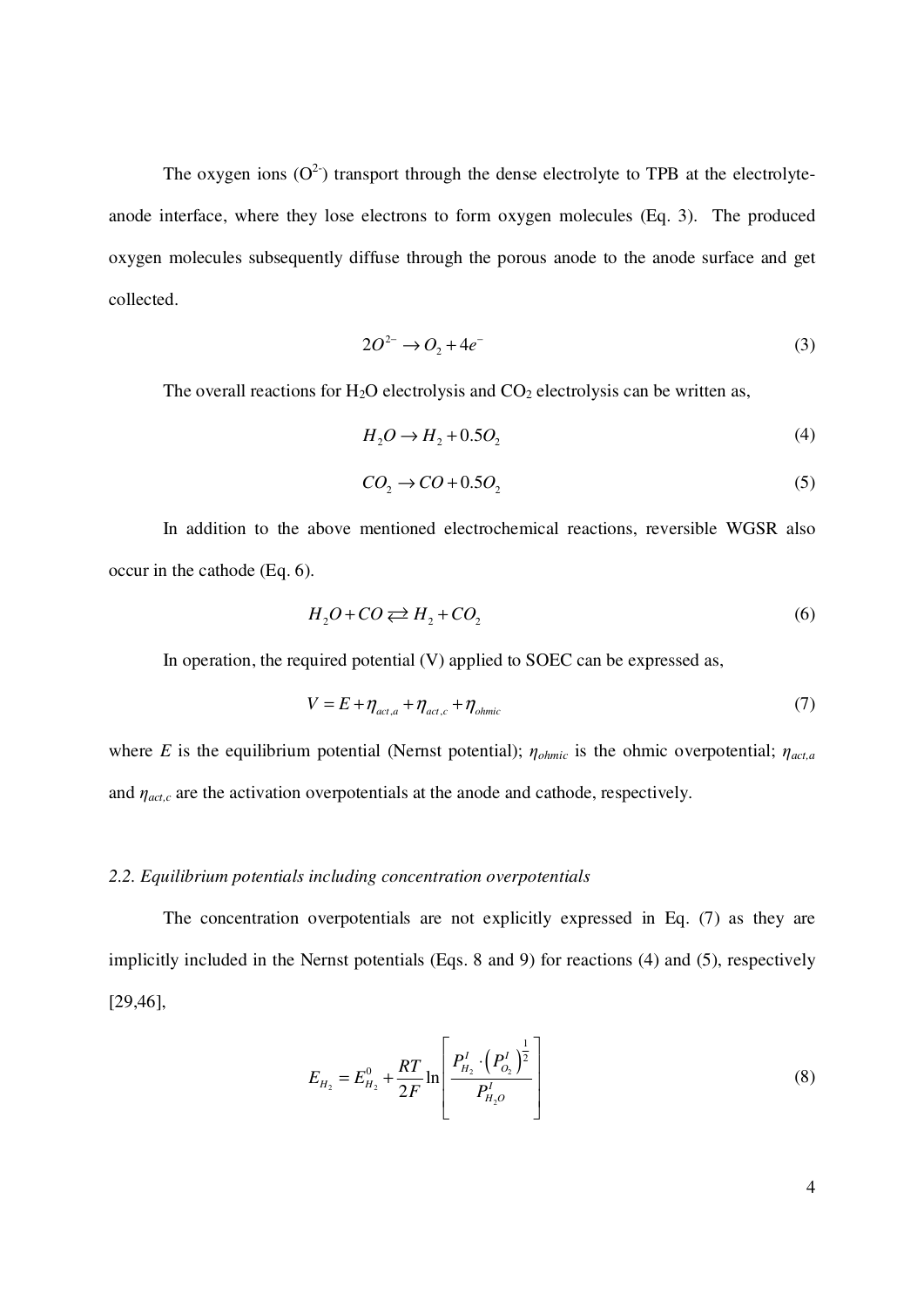$$
E_{CO} = E_{CO}^0 + \frac{RT}{2F} \ln \left[ \frac{P_{CO}^I \cdot \left( P_{O_2}^I \right)^{\frac{1}{2}}}{P_{CO_2}^I} \right]
$$
(9)

where  $E^0$  is the voltage under standard conditions;  $P_{H_2}^I$ ,  $P_{H_2O}^I$ ,  $P_{CO_2}^I$ ,  $P_{CO_2}^I$ ,  $P_{CO_2}^I$  are the partial pressures of  $H_2$ ,  $H_2O$ ,  $CO_2$ ,  $CO$  and  $O_2$  at the electrolyte-electrode interface, respectively. T is temperature (K). R is the universal gas constant  $(8.3145 \text{ J.mol}^{-1}\text{K}^{-1})$ ; and F is the Faraday constant (96485 C.mol<sup>-1</sup>). The  $E^0$  can be calculated from thermodynamics ( $\Delta G/(2F)$ ). At 600K and 1200K, the values of  $E_{H_2}^0$  are 1.109017V and 0.940172V, respectively [47]. Similarly, the values of  $E_{CO}^0$  are 1.195502V and 0.923869V, respectively. Assuming linear variation of  $E^0$  between 600K and 1200K, the Nernst potentials (including concentration overpotentials) for Eqs. (4) and (5) can be written as,

$$
E_{H_2} = 1.253 - 0.00024516T + \frac{RT}{2F} \ln \left[ \frac{P_{H_2}^I \left( P_{O_2}^I \right)^{0.5}}{P_{H_2O}^I} \right]
$$
(10)

$$
E_{CO} = 1.46713 - 0.0004527T + \frac{RT}{2F} \ln \left[ \frac{P_{CO}^I \left( P_{O_2}^I \right)^{0.5}}{P_{CO_2}^I} \right]
$$
(11)

## *2.3. Multi-component mass transfer in porous electrodes*

In order to determine the gas partial pressures at the electrolyte-electrode interface, the multi-component reactive-transport processes in the porous electrodes must be solved (Eq. 12). For modeling of multi-component reactive-transport in porous media, the Fick's Model (FM), Stefan-Maxwell Model (SMM), and the Dusty-Gas Model (DGM) have been widely used in the literature [48]. The DGM is used in the present study due to its better accuracy for multi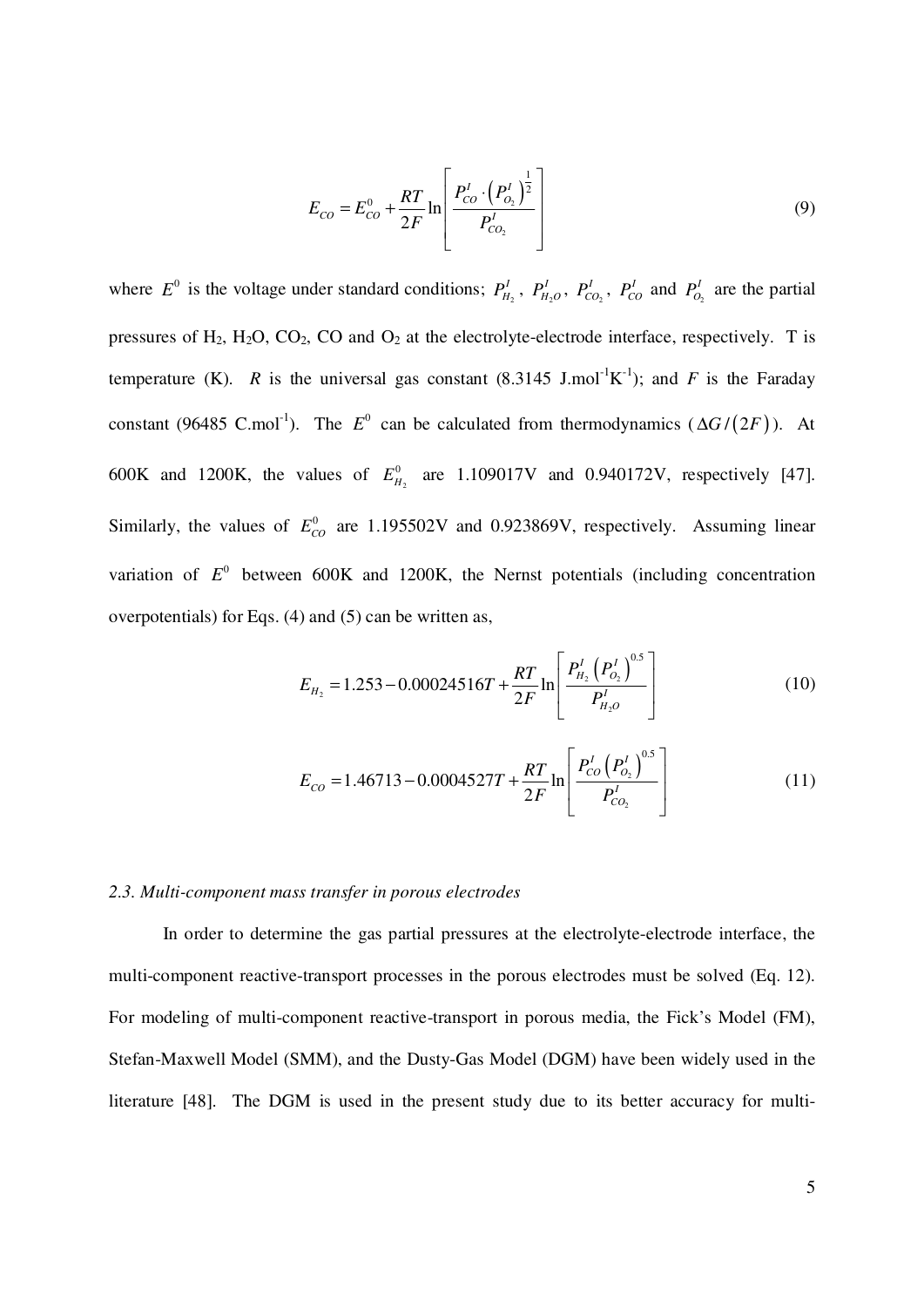component gas transport [49]. As the reversible WGSR does not change the total molar number of gas species, the pressure effect on mass transfer can be safely neglected [48, 50]. According to DGM, the reactive-transport of gas species *i* can be expressed as [49],

$$
\frac{\varepsilon}{RT} \frac{\partial (y_i P)}{\partial t} = -\nabla N_i + R_i
$$
\n(12)

$$
\frac{N_i}{D_{i,k}^{\text{eff}}} + \sum_{j=1,\ j\neq i}^{n} \frac{y_j N_i - y_i N_j}{D_{ij}^{\text{eff}}} = -\frac{P}{RT} \frac{dy_i}{dx}
$$
\n(13)

where  $y_i$  is the molar fraction of species *i*;  $\varepsilon$  is electrode porosity,  $R_i$  is the reaction rate (mol.m<sup>-3</sup>.s<sup>-1</sup>);  $D_{i,k}^{eff}$  is the effective Knudsen diffusion coefficient (m<sup>2</sup>.s<sup>-1</sup>) of species *i*;  $D_{ij}^{eff}$  is the effective binary diffusion coefficient  $(m^2.s^{-1})$  of species *i* and *j*; *P* is the pressure (Pa). *N<sub>i</sub>* is the flux of species *i* (mol.m<sup>-2</sup>.s<sup>-1</sup>).  $d_c$  and  $d_a$  are thicknesses of cathode and anode, respectively. *x* is the depth inside the electrode, measured from the electrode surface, as can be seen from the computational domain shown in Fig. 1.

The effective binary diffusion coefficient ( $D_{ij}^{\text{eff}}$ ) can be evaluated as,

$$
D_{ij}^{eff} = \frac{\varepsilon}{\xi} \frac{0.0026T^{1.5}}{p\sqrt{M_{i,j}} \sigma_{i,j}^2 \Omega_D}
$$
 (14)

$$
M_{ij} = \frac{2}{\frac{1}{M_i} + \frac{1}{M_j}}
$$
 (15)

where  $\epsilon/\xi$  is the ratio of porosity to tortuosity of porous electrodes;  $\sigma_{i,j}$  is the mean characteristic length of species *i* and *j*;  $\Omega_D$  is a dimensionless diffusion collision integral, which can be calculated as,

$$
\sigma_{i,j} = \frac{\sigma_i + \sigma_j}{2} \tag{16}
$$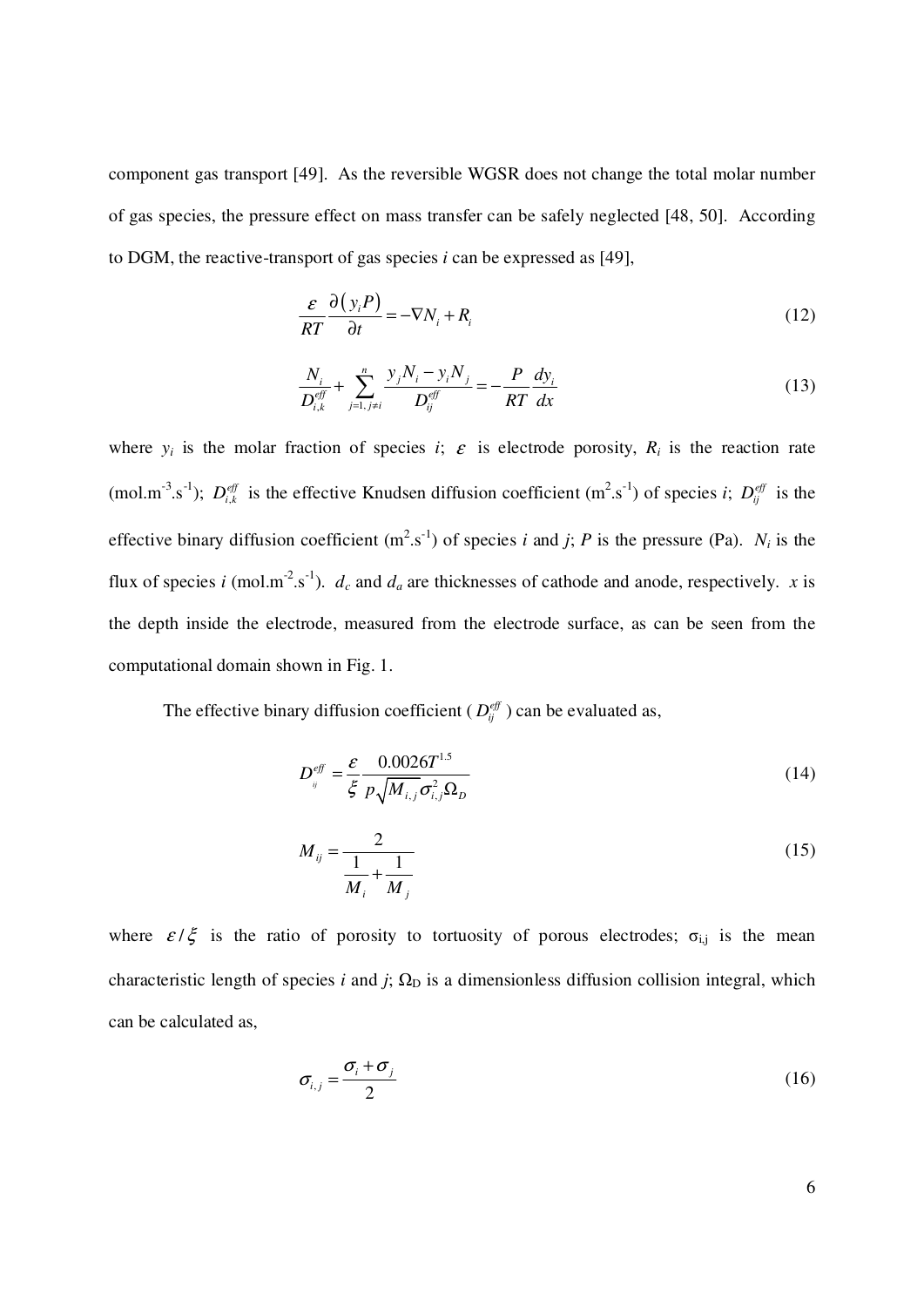$$
\Omega_D = \frac{1.06036}{\tau^{0.1561}} + \frac{0.193}{\exp(0.47635\tau)} + \frac{1.03587}{\exp(1.52996\tau)} + \frac{1.76474}{3.89411\tau}
$$
(17)

$$
\tau = \frac{k_b T}{\varepsilon_{i,j}}\tag{18}
$$

Here  $k_b = 1.38066 \times 10^{-23} (J.K^{-1})$  is the Boltzmann's constant. The values of  $\sigma_i$  and  $\varepsilon_{i,j}$ can be used in the present study are summarized in Table 1 [51].

The Knudsen diffusion coefficient can be calculated as,

$$
D_{i,k}^{\text{eff}} = \frac{\varepsilon}{\xi} \frac{2r_p}{3} \sqrt{\frac{8RT}{\pi M_i}}
$$
(19)

where  $r_p$  is the radius of pores.

In the porous cathode, the transport of gas species is related to the rate of reversible WGSR and the rate of electrolysis reaction (current density). The rate  $(R_{WGSR}, mol.m^{-3}.s^{-1})$  of reversible WGSR can be determined by a widely used formula as [52-59],

$$
R_{WGSR} = k_{sf} \left( p_{H_2O} p_{CO} - \frac{p_{H_2} p_{CO_2}}{K_{ps}} \right)
$$
 (20)

$$
k_{sf} = 0.0171 \exp\left(\frac{-103191}{RT}\right) \qquad (mol.m^{-3}.Pa^{-2}.s^{-1}) \qquad (21)
$$

$$
K_{ps} = \exp(-0.2935Z^3 + 0.6351Z^2 + 4.1788Z + 0.3169)
$$
 (22)

$$
Z = \frac{1000}{T(K)} - 1\tag{23}
$$

The local mass conservation can be applied as,

$$
\frac{dN_{H_2}}{dx} = R_{WGSR} \quad ; \qquad \frac{dN_{H_2O}}{dx} = -R_{WGSR} \tag{24}
$$

$$
\frac{dN_{CO_2}}{dx} = R_{WGSR} ; \qquad \frac{dN_{CO}}{dx} = -R_{WGSR}
$$
 (25)

7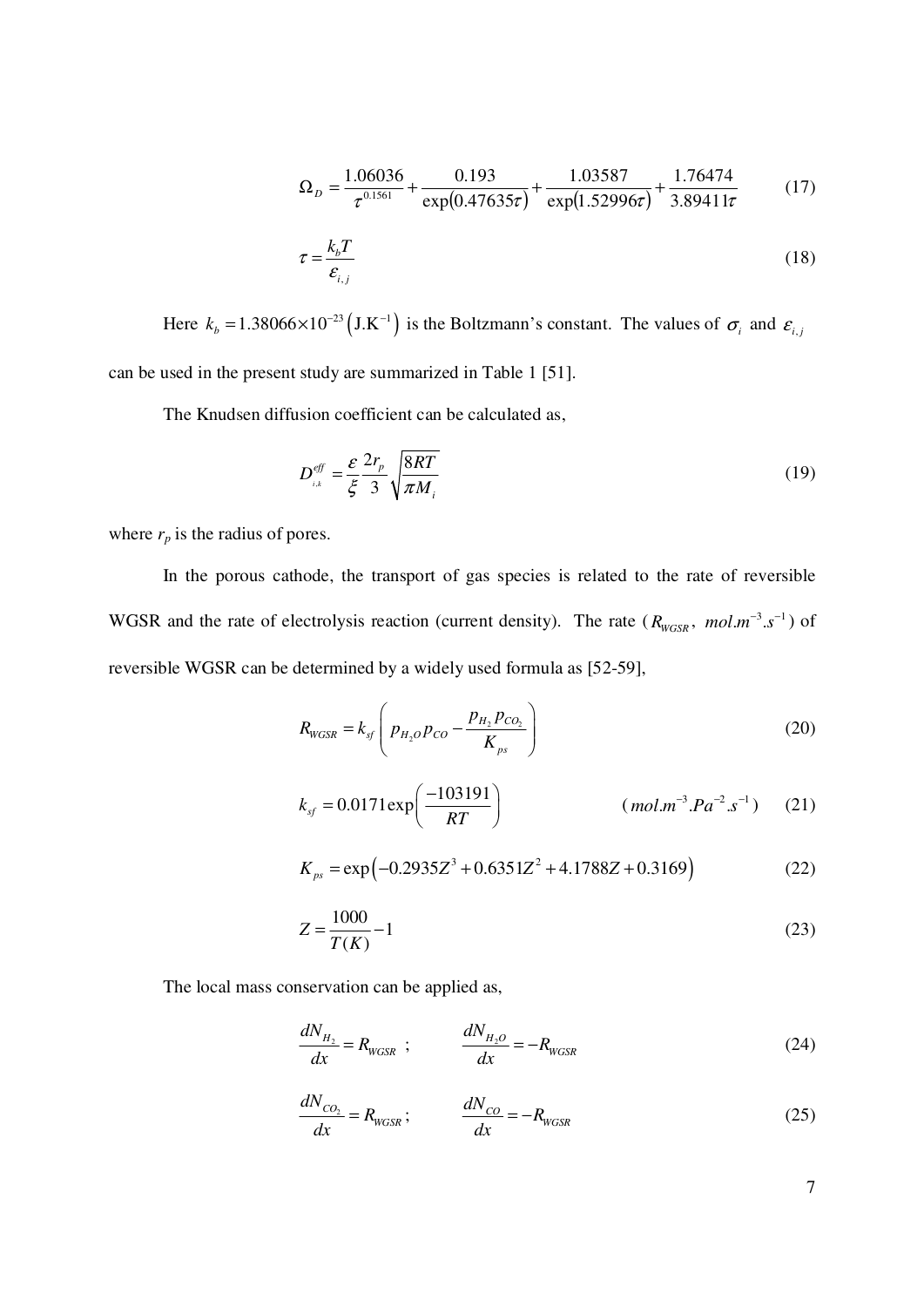At the cathode-electrolyte interface, electrochemical reactions take place and thus the flux of  $H_2$  and CO can be related to the current densities as,

$$
N_{H_2}\Big|_{x=d_c} = -\frac{J_{H_2}}{2F}; \qquad N_{H_2O}\Big|_{x=d_c} = \frac{J_{H_2}}{2F}
$$
 (26)

$$
N_{CO}\big|_{x=d_c} = -\frac{J_{CO}}{2F}; \qquad N_{CO_2}\big|_{x=d_c} = \frac{J_{CO}}{2F}
$$
 (27)

At the anode side, air is usually used as a sweep gas. The oxygen molecules produced at the TPB of anode transport to the anode surface and get collected. The flux of  $O_2$  is related to the current density as,

$$
N_{O_2}\Big|_{x=d_a} = -\frac{J_{CO} + J_{H_2}}{4F} \tag{28}
$$

The above governing equations for describing the multi-component mass transfer are inter-related differential equations and can be solved by numerical method. The fourth order Runge-Kutta method is adopted for solving the DGM equations. After obtaining the partial pressure of gas species at the TPB (electrolyte-electrode interface), the Nernst potentials (including concentration overpotentials) can be calculated using Eqs. (10) and (11).

## *2.4. Activation overpotential*

The activation overpotentials reflect the electrochemical activity of the electrodes. In the literature, the Butler-Volmer (BV) equation is the most widely adopted formula for describing the activation overpotentials of SOEC/SOFC. However, experimental works suggest that the activation overpotentials of SOEC/SOFC almost linearly vary with the current density [60]. In the present study, the linear formula is used [61].

$$
\eta_{\scriptscriptstyle act,H_{2},i} = \frac{RTJ_{H_2}}{n_{H_2}FJ_{H_2,i}^0}
$$
\n(29)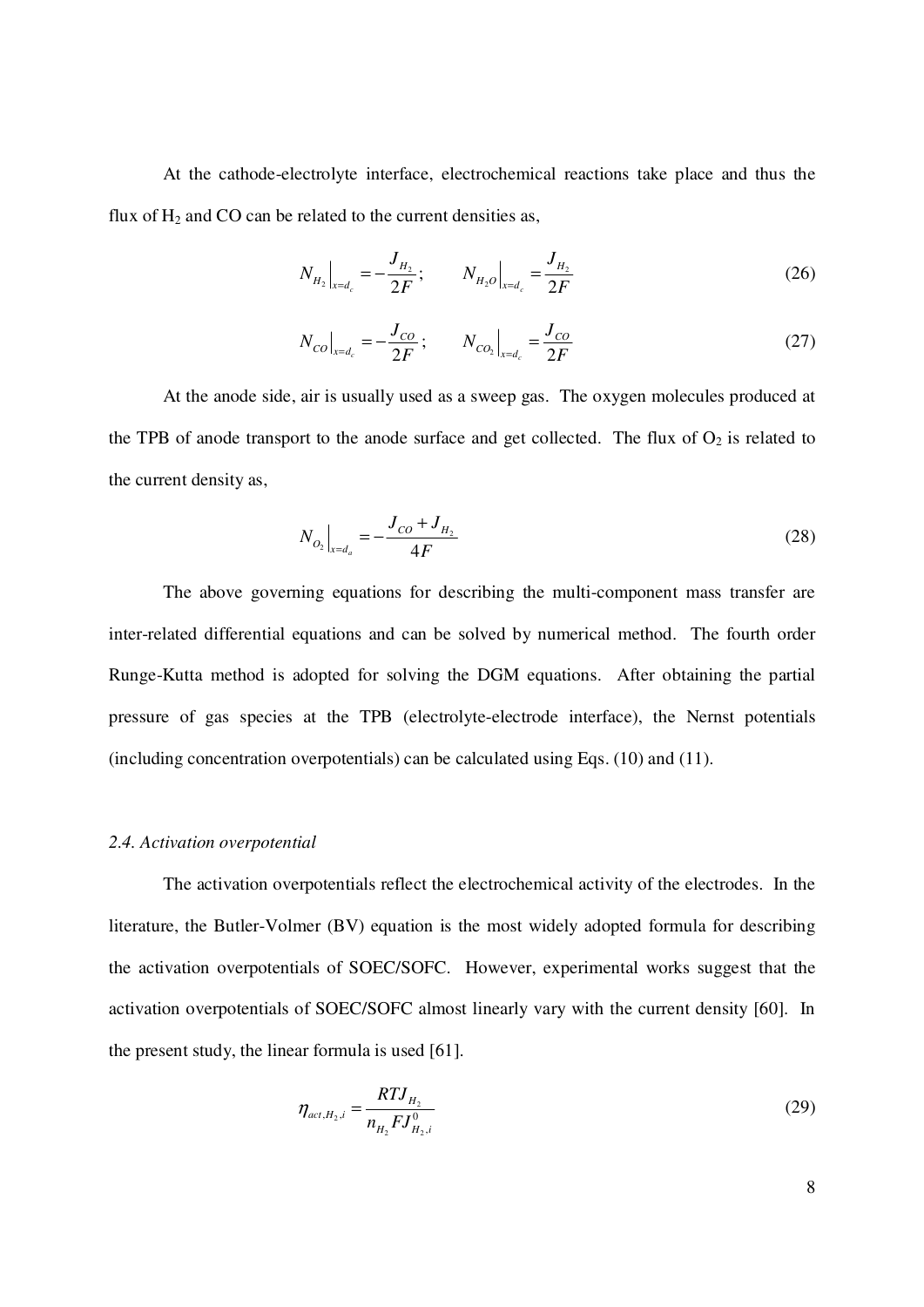$$
\eta_{act,CO,i} = \frac{RTJ_{CO}}{n_{CO} FJ_{CO,i}^0}
$$
\n(30)

where  $J_{H_2}^0$  $\mathbf{0}$  $J_{H_2,i}^0$  and  $J_{CO,i}^0$  are the exchange current density for H<sub>2</sub>O electrolysis and CO<sub>2</sub> electrolysis, respectively. The subscript  $i$  ( $i = a$  and c) represents the anode and cathode, respectively.

The exchange current densities ( $J_{H_2}^0$  $\mathbf{0}$  $J_{H_2,i}^0$  and  $J_{CO,i}^0$ ) represent the readiness of the electrode to proceed with the electrochemical reaction and depend on the operating temperature as [62,63],

$$
J_{H_2,c}^0 = k_{H_2,c} \exp\left(-\frac{E_{act,c}}{RT}\right); \qquad J_a^0 = k_a \exp\left(-\frac{E_{act,a}}{RT}\right) \tag{31}
$$

Here  $k_{H_2,c}$  and  $k_a$  are the pre-exponential factors for the cathode (for H<sub>2</sub>O electrolysis) and anode, respectively. and  $E_{act,a}$  are  $1.0 \times 10^5 J$  *mol*<sup>-1</sup> and  $1.2 \times 10^5$  *J mol*<sup>-1</sup>, respectively [62,63]. Chan et al. [64] recommend the values of  $J_{H_2}^0$  $J_{H_2,c}^0$  and  $J_a^0$  at  $1073K$  to be 5300 Am<sup>-2</sup> and 2000 Am<sup>-2</sup>, respectively. Using these values, the pre-exponential factors can be calculated. From experiments, the rate of electrochemical oxidation of  $H_2$  is found about 2.5 times that of CO [65,66]. Thus, the exchange current density of the cathode for  $CO<sub>2</sub>$ electrolysis is calculated as  $J_{CO,c}^{0} = 0.4 J_{H_2}^{0}$  $J_{CO,c}^{0} = 0.4 J_{H_2,c}^{0}$ .

## *2.5. Ohmic overpotential*

As the interconnector and the electrodes have much higher electrical conductivity than the electrolyte, only the ohmic overpotential of SOEC electrolyte is considered in the present study. According to Ohm's law, the ohmic overpotential of the electrolyte can be calculated as [67],

$$
\eta_{ohmic} = 2.99 \times 10^{-5} J L \exp\left(\frac{10300}{T}\right) \tag{32}
$$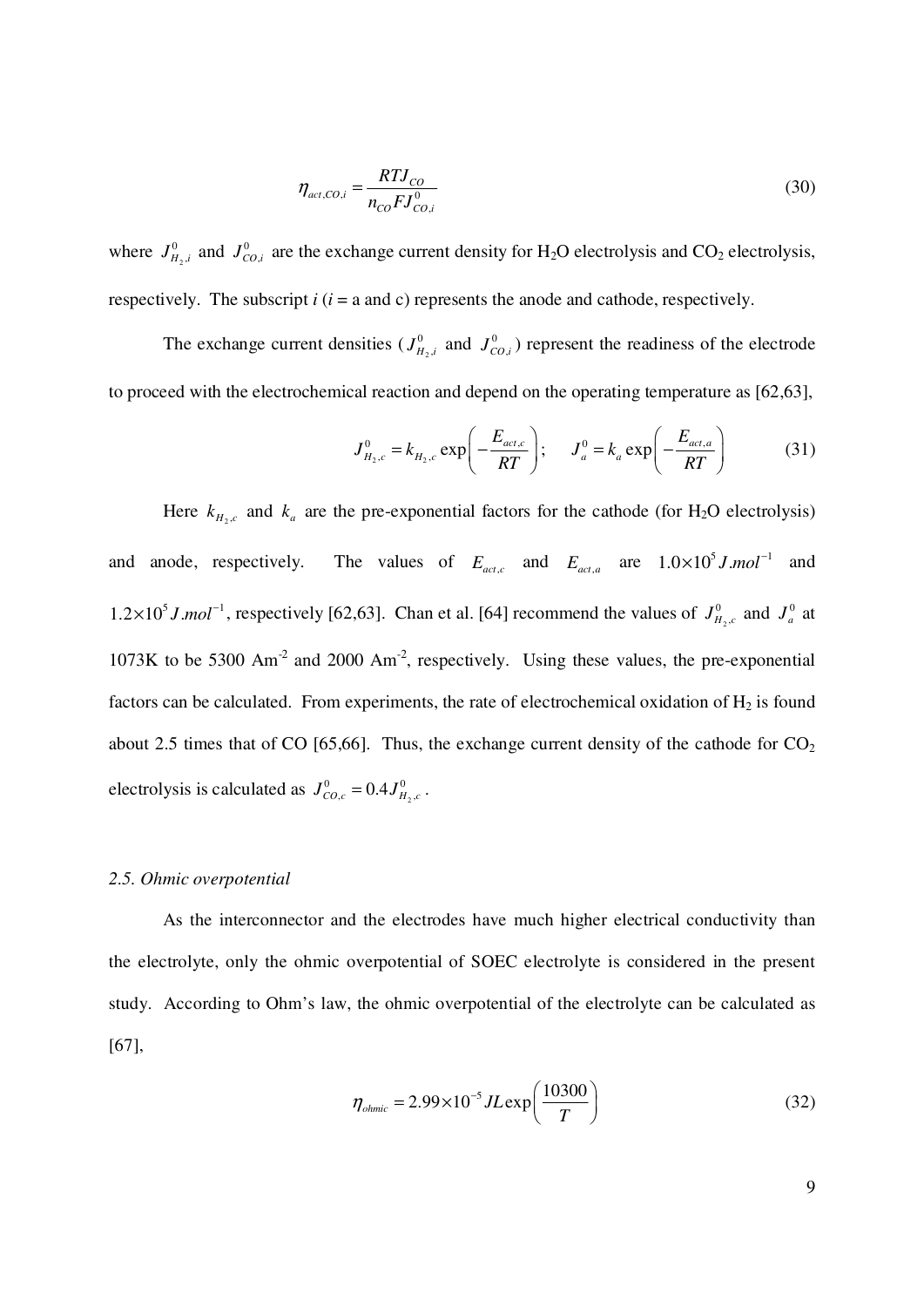where L is the thickness of the electrolyte (m).

## **3. Results and Discussion**

## *3.1. Model evaluation*

In this section, the modeling results are compared with experimental data for model validation. In the literature, Zhan et al's work [36] on syngas production by co-electrolysis provides detailed experimental setup and operating conditions, such as the gas composition at the inlet and outlet, the thickness of the SOEC components, porosity of the electrodes, etc. In their study, the current density – voltage (J-V) characteristics of  $CO<sub>2</sub>/H<sub>2</sub>O$  co-electrolysis by a cathode-supported planar SOEC are measured. The thickness of Ni-YSZ (yttria-stabilized zirconia) cathode, LSCF-GDC (GDC:  $Ce<sub>0.9</sub>Gd<sub>0.1</sub>O<sub>1.95</sub>$ ; LSCF: La<sub>0.6</sub>Sr<sub>0.4</sub>Co<sub>0.2</sub>Fe<sub>0.8</sub>O<sub>3</sub>) anode, and YSZ electrolyte are 600  $\mu$ m, 20-30  $\mu$ m, and 10  $\mu$ m, respectively. The porosities of the cathode and anode are about 40% and 30%, respectively. At an operating temperature of 1073K, the molar fractions at the inlet of the cathode are:  $50\%$  H<sub>2</sub>O,  $25\%$  H<sub>2</sub>, and  $25\%$  CO<sub>2</sub>. The current density and exhaust gas composition are measured at operating potentials from 0.95V to 1.3V. These operating conditions and structural parameters from the experiments [36] are used as input parameters in the theoretical simulation. Gas composition at the inlet, exhaust and the average of these two (should be more suitable) are used as gas composition at the cathode surface.

Figure 2 compares the modeling results with the experimental data from [36]. The difference between the modeling results and experimental data is smaller when the average gas composition is adopted. Although the calculated current density is about 25% smaller than the measured current density at 1.1V, the calculated data at other potentials agree well with the experimental results. In the subsequent parametric simulation, typical data from the literature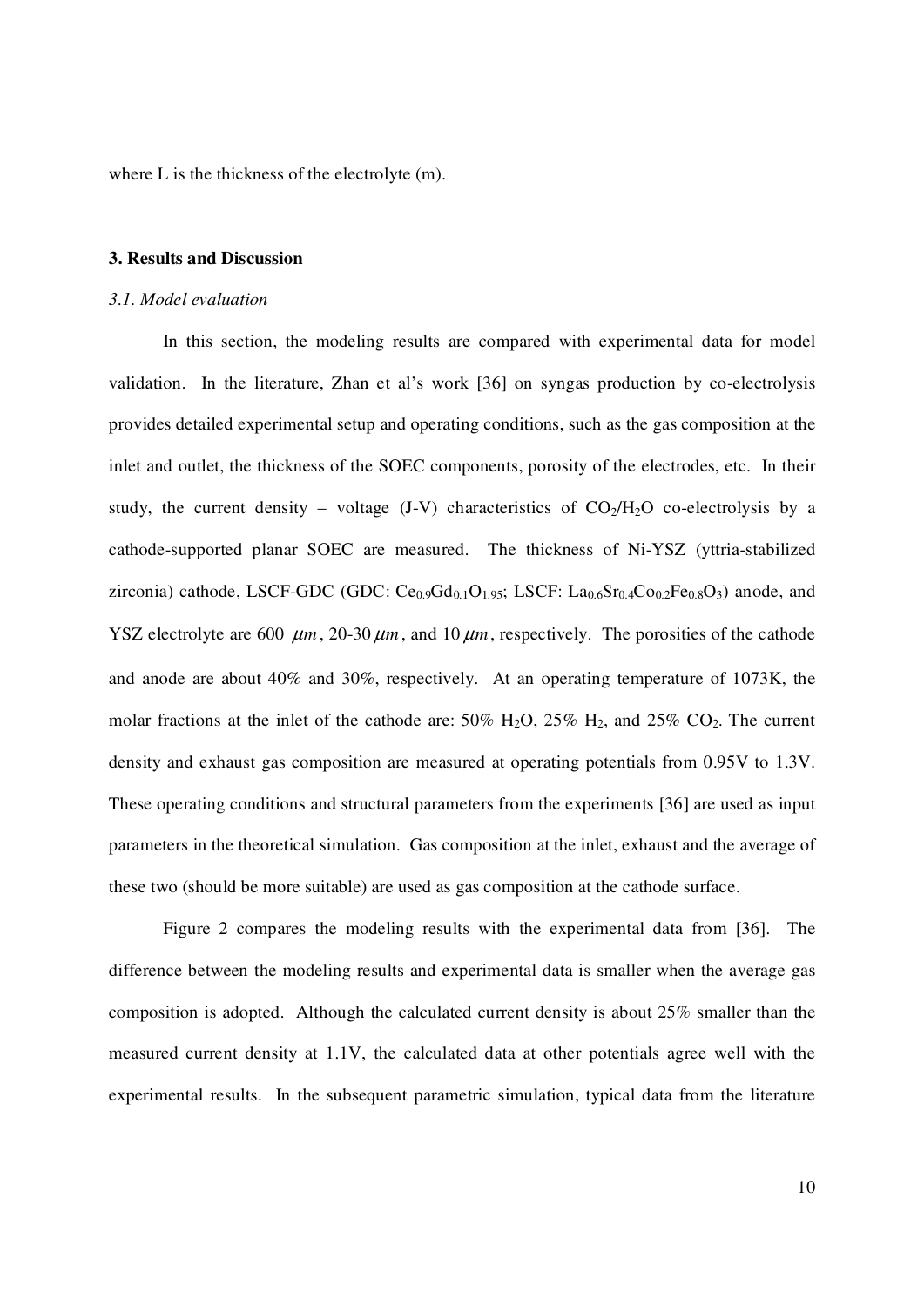(i.e. thickness of SOEC components) are used, as shown in Table 2. It should be noted that there are 4 gas species in the cathode, although molar fractions of only 3 gas species are provided.

## *3.2. Effect of operating temperature*

The effects of operating temperature on co-electrolysis of  $CO<sub>2</sub>$  and  $H<sub>2</sub>O$  in an SOEC are shown in Fig. 3. It is found that the rate of reversible WGSR varies from negative values near the cathode surface to positive values near the cathode-electrolyte interface (Fig. 3a). The results also indicate that the WGSR does not reach equilibrium. The negative rate of WGSR at the cathode surface is mainly due to relatively high molar fractions of  $CO<sub>2</sub>$  and  $H<sub>2</sub>$  near the cathode surface (Figs. 3b and 3c). The positive rate of WGSR inside the cathode (particularly near the cathode-electrolyte interface) is mainly caused by relatively high concentration of CO inside the cathode (Fig. 3c). It is also found that the rate of WGSR increases with increasing temperature, due to the considerably increase in the value of  $k_{sf}$  from 1.14516×10<sup>-8</sup> mol.m<sup>-3</sup>.Pa<sup>-2</sup>.s<sup>-1</sup> at 873K to 1.620625 $\times$ 10<sup>-7</sup> mol.m<sup>-3</sup>.Pa<sup>-2</sup>.s<sup>-1</sup> at 1073K. The calculated rate of reversible WGSR is generally higher than the data for SOFC with internal reforming, such as [68]. This is because the rate of WGSR depends on not only the temperature, but also the products of  $p_{H_2O}$  and  $p_{CO}$ as well as  $p_{H_2}$  and  $p_{CO_2}$ , as can be seen from Eq. 19. The molar fractions of CO<sub>2</sub> and CO in an SOFC fueled by pre-reformed syngas are typically about 4.4% and 2.9%, respectively [52,68], much lower than the data used in SOEC for co-electrolysis. The current densities for  $H_2O$ electrolysis and  $CO<sub>2</sub>$  electrolysis increase with increasing temperature, as the activation overpotentials and the ohmic overpotential are smaller at higher temperature, (Fig. 3d).

A common understanding on co-electrolysis of  $H_2O/CO_2$  in an SOEC is that the WGSR always contributes to CO production [38,40]. Based on existing experimental studies, it is difficult to confirm the above expectation and difficult to quantify the contribution of WGSR to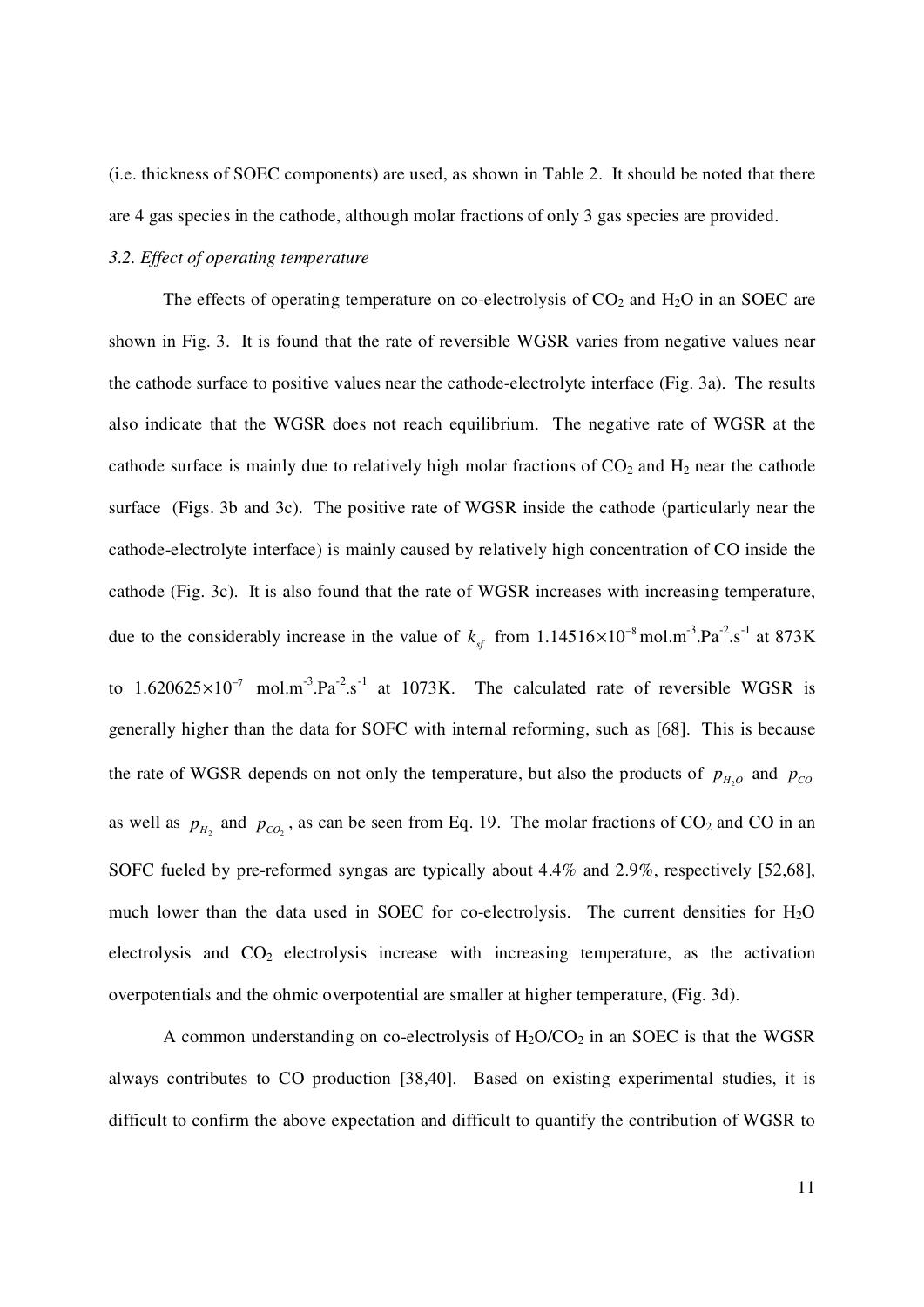CO production [45]. It is understood that mass transfer becomes limiting only at very high current density and thus the CO production is governed by electrochemical reaction (electrolysis) and chemical reaction (WGSR). In this study, a new method is proposed to examine the contributions of reversible WGSR and electrolysis to CO production, by comparing the fluxes of CO at the cathode-electrolyte interface and at the cathode surface respectively. The flux of CO caused by electrochemical reaction can be easily calculated by Eq. (27). The difference in CO fluxes at the cathode surface and at the cathode-electrolyte interface is caused by the reversible WGSR. At a temperature of 873K, the fluxes of CO and  $H_2$  are negative at the cathode surface. This means these species diffuse from the inside of the cathode to the cathode surface (Fig. 3e). Larger CO flux at the cathode surface than at the cathode-electrolyte interface (Eq. 27) means that the reversible WGSR contributes to CO production. The reversible WGSR and  $CO<sub>2</sub>$ electrolysis contribute to CO production by 25% and 75%, respectively (Fig. 3e). Accordingly, the reversed WGSR consumes  $H_2$ , leading to lower  $H_2$  flux at the cathode surface than at the cathode-electrolyte interface (Fig. 3e). At 1073K, the CO flux at the cathode surface is about 19% lower than at the cathode-electrolyte interface (Fig. 3f), meaning that CO is consumed by WGSR. The above analyses show that the reversible WGSR can produce or consume CO, depending on the average rate of WGSR. It is also different from the common understanding on co-electrolysis that WGSR always contribute to CO production.

## *3.3. Effect of gas composition at the cathode surface*

The inlet gas composition is varied to examine its effect on co-electrolysis behavior. Three cases are examined with different molar fractions at the cathode surface – case 1:  $H_2O$ (49.7%), H<sub>2</sub> (25%), CO<sub>2</sub> (25%), CO (0.3%); case 2: H<sub>2</sub>O (49.7%), H<sub>2</sub> (0.3%), CO<sub>2</sub> (25%), CO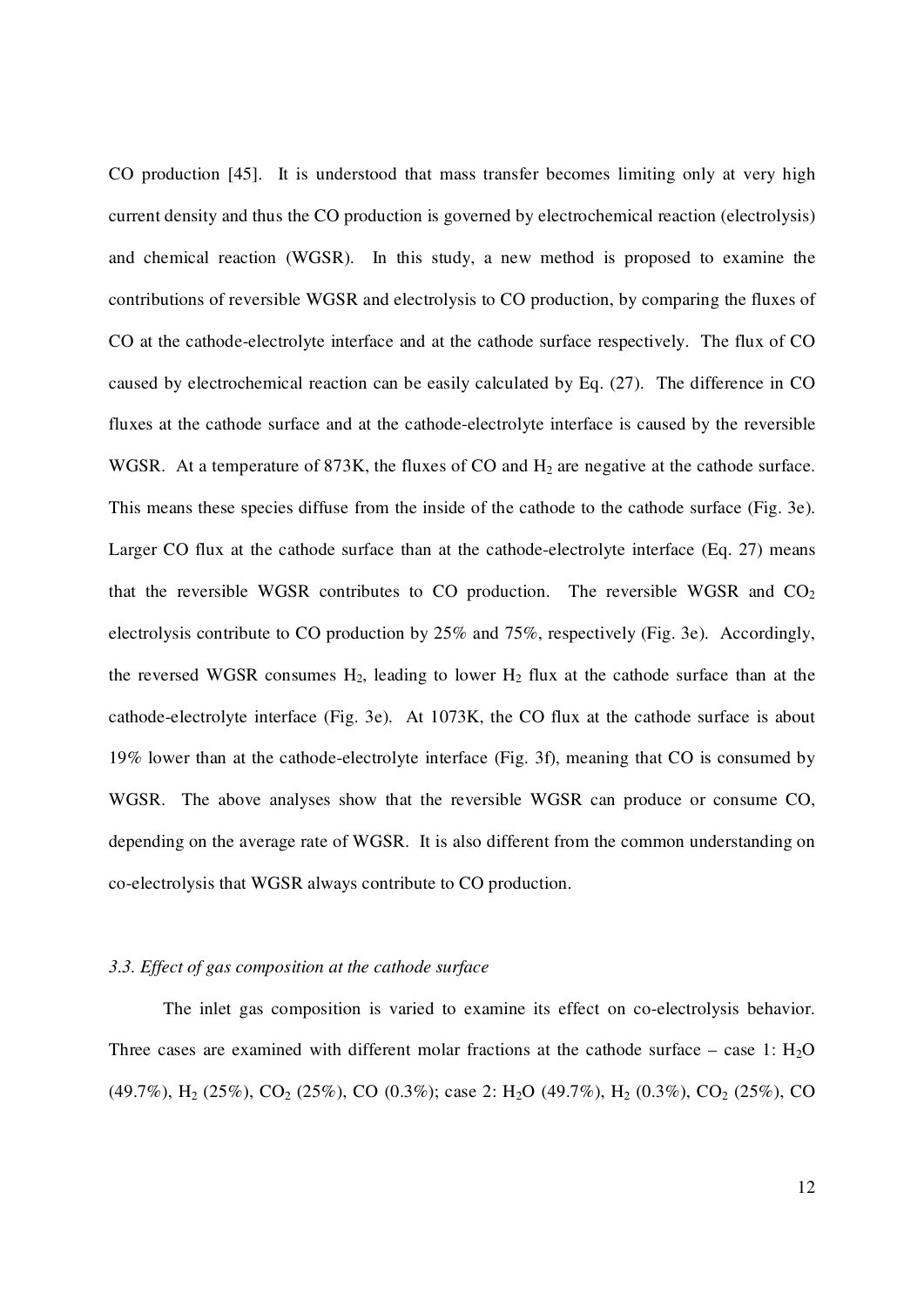(25%); and case 3: H<sub>2</sub>O (25%), H<sub>2</sub> (25%), CO<sub>2</sub> (49.7%), CO (0.3%). Figure 4a shows the comparison of the calculated rates of WGSR inside the porous cathode for the three cases, at operating temperature of 1073K, potential of 1.3V. It is found that the rate of WGSR is positive in most of the cathode layer for case  $2 -$  decreasing from about 200 mol.m<sup>-3</sup>.s<sup>-1</sup> at the cathode surface to about 0 at the cathode-electrolyte interface (Fig. 4a). For the other two cases (1 and 3) with very low CO molar fraction at the cathode surface, the rate of WGSR increases from negative values at the cathode surface to slightly positive values at the cathode-electrolyte interface. The molar fractions of gas species in the cathode for case 2 and 3 are shown in Figs. 4b and 4c. High molar fraction of CO is observed inside the cathode, indicating the slow diffusion of CO from the inside of the cathode to the surface of the cathode. For comparison, the light H<sub>2</sub> molecules can diffuse more easily thus the molar fraction variation is smaller. Despite the different rates of WGSR, there is no big difference in the calculated current density for different gas composition at the cathode surface (Fig. 4d). The fluxes of CO and  $H_2$  are shown in Fig. 4e and 4f for case 2 and 3, respectively. For case 2, the CO flux increases from about  $-0.02$ mol.m<sup>-2</sup>.s<sup>-1</sup> at the cathode-electrolyte interface to about  $+0.02$ mol.m<sup>-2</sup>.s<sup>-1</sup> at the cathode surface (Fig. 4e). The negative flux at the electrode-electrolyte interface (E in Fig. 4e) represents CO production by electrochemical reaction (electrolysis). The positive flux at the cathode surface means that CO flows into the cathode, as WGSR consumes CO. Since  $H_2$  is produced from reversible WGSR, the flux of  $H_2$  at the cathode surface is higher than at the cathodeelectrolyte interface. For case 3, the CO flux is considerably higher at the cathode surface than at the cathode-electrolyte interface (Fig. 4f), due to the high rate of the reversed WGSR inside the cathode.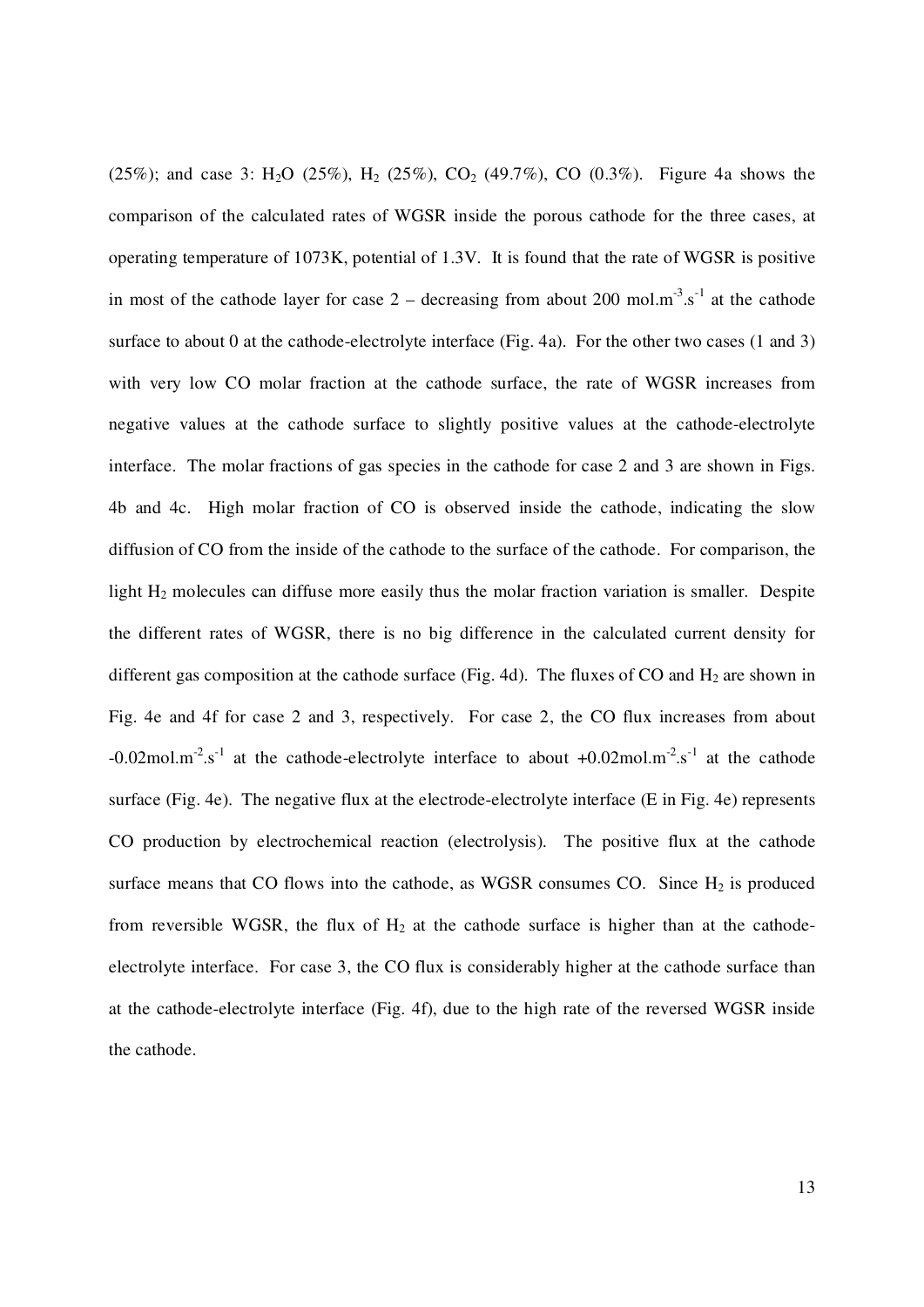#### *3.4. Effect of applied potential*

The effect of applied potential on co-electrolysis behavior of the SOEC is shown in Fig. 5. It is found that the rates of WGSR vary from about  $-200$  mol.m<sup>-3</sup>.s<sup>-1</sup> at the cathode surface to positive values at the cathode-electrolyte interface as the potential is increased from 1.0V to 1.4V (Fig. 5a). As expected, the current densities increase with increasing operating potential (Fig. 5d), which in turn increases the molar fraction of CO and  $H_2$  inside the cathode (Fig. 5b, 5c). At a relatively low operating potential (1.0V), the CO flux at the cathode surface is about 3 times of the CO flux at the cathode-electrolyte interface (Fig. 5e), indicating the significant contribution of the reversed WGSR to CO production. In addition, the positive  $H_2$  flux at the cathode surface means the H2 molecules diffuse into the cathode and are consumed by the reversed WGSR (Fig. 5e). At an operating potential of 1.4V, the flux of CO at the cathode surface is smaller than at the cathode-electrolyte interface (Fig. 5f), indicating the average rate of WGSR is positive. From the above analysis, it can be seen that the reversible WGSR can contribute significantly to CO production at a low operating potential but it can consume CO at a high operating potential.

## **4. Conclusions**

An electrochemical model is developed to characterize the performance of an SOEC used for  $H_2O/CO_2$  co-electrolysis. The model is validated by comparing the simulation results with experimental data from the literature.

It is found that the rate of WGSR in the porous cathode can be positive or negative, depending on the temperature and local gas composition. A new method is proposed to quantify the contribution of reversible WGSR to CO production, by comparing the CO fluxes at the cathode-electrolyte interface and at the cathode surface. It is also found that reversible WGSR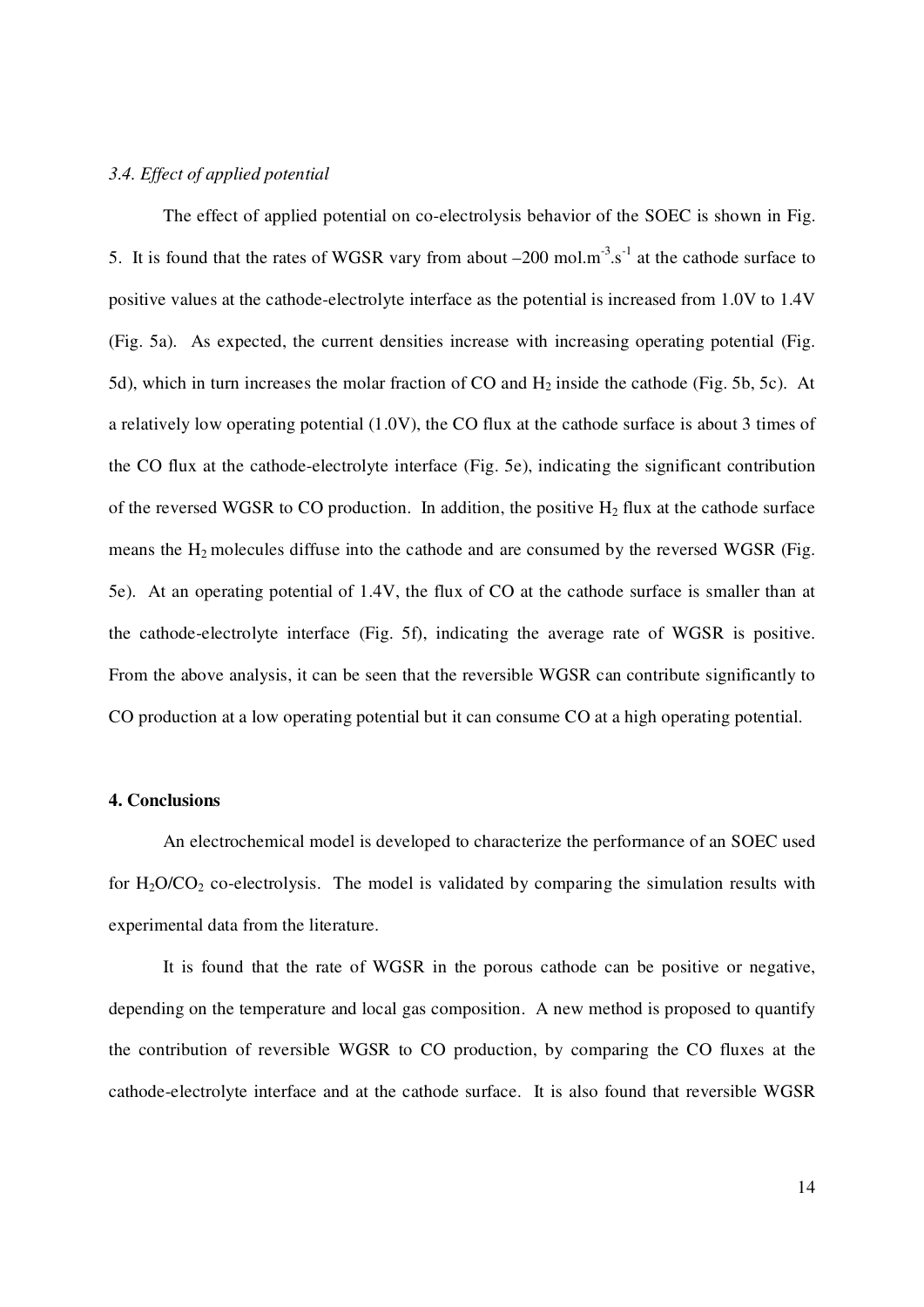can produce CO or consume CO, depending on the average rate of WGSR in the porous cathode. In the simulated case at an operating temperature of 873, the reversible WGSR contributes to about 25% of CO production, while at 1073K, the reversible WGSR consumes about 19% of CO produced from  $CO<sub>2</sub>$  electrolysis. In addition, the gas composition at the cathode surface greatly influences the distribution of WGSR rate inside the cathode. Large negative rate of WGSR is observed near the cathode surface with very low molar fraction of CO. Generally, the WGSR plays an important role in CO production at a low operating potential while the WGSR can consume CO at high operating potential.

The present study provides detailed information for better understanding the working mechanism of SOEC used for  $H_2O/CO_2$  co-electrolysis. The new method proposed is useful to quantify the contributions of WGSR and  $CO<sub>2</sub>$  electrolysis to CO production. The electrochemical model can be integrated into 2D/3D model for more detailed analysis and simulation.

## **Acknowledgement**:

This research was supported by a grant (No. A-PK48) from The Hong Kong Polytechnic University, Hong Kong.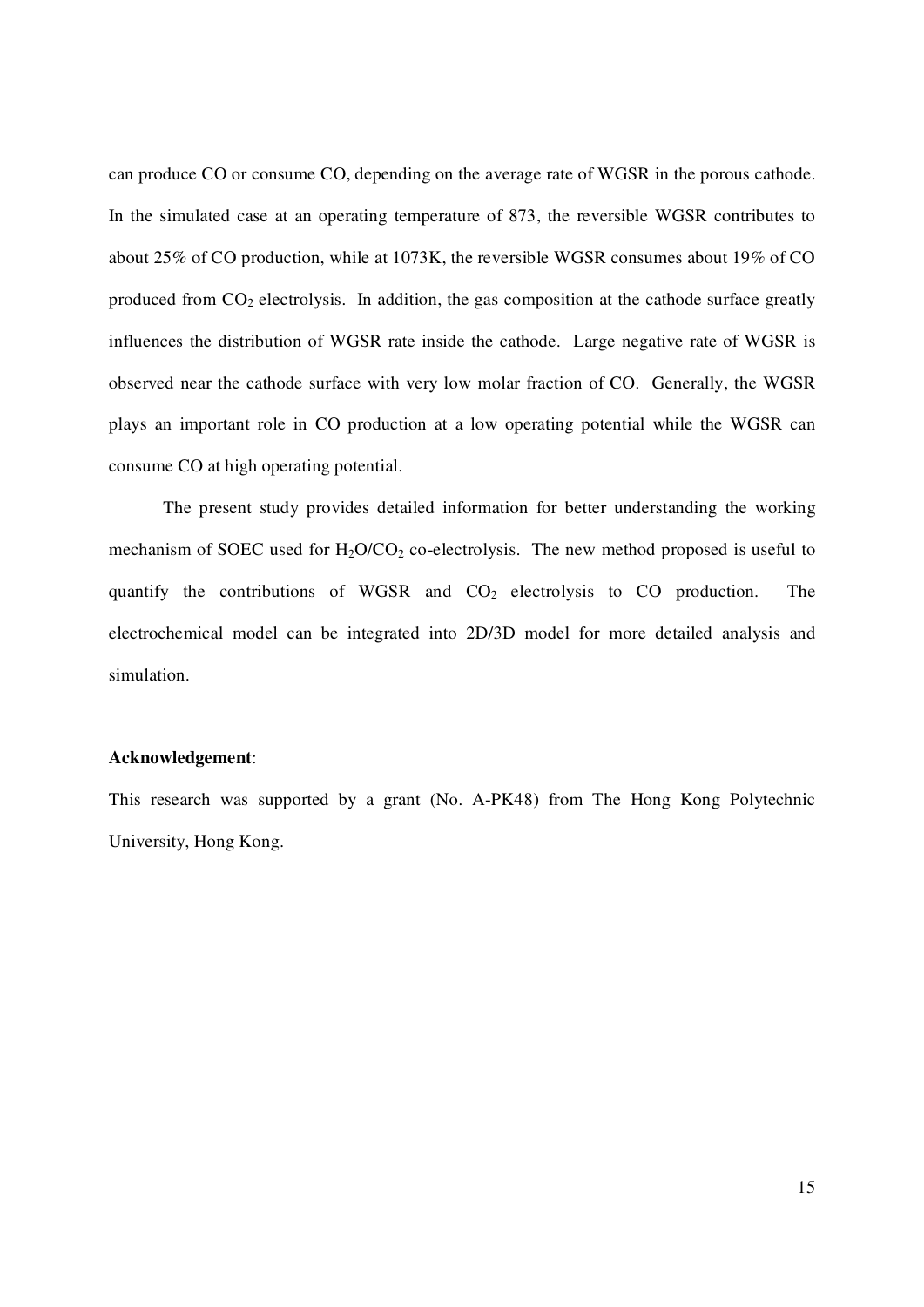### **References**:

[1] M. Ni, M.K.H. Leung, D.Y.C. Leung, K. Sumathy, Renewable Sustainable Energy Rev. 11(2007) 401-425.

[2] M. Ni, D.Y.C. Leung, M.K.H. Leung, K. Sumathy, Fuel Process Technol. 87 (2006) 461-472. [3] A. Steinfeld, Solar Energy 78(2005) 603-615.

[4] M. Fishcher, Int. J. Hydrogen Energy 11 (1986) 495-501.

[5] M. Ni, M.K.H. Leung, D.Y.C. Leung, Int. J. Hydrogen Energy 33(2008) 2337-2354.

[6] S. Fujiwara, S. Kasai, H. Yamauchi, K. Yamada, S. Makino, K. Matsunaga, M. Yoshino, T.

Kameda, T. Ogawa, S. Momma, E. Hoashi, Prog. Nucl. Energy 50( 2008) 422-426.

[7] A. Brisse, J. Schefold, M. Zahid, Int. J. Hydrogen Energy 33 (2008) 5375-5382.

[8] Y. Bo, Z. Wenqiang, X. Jingming, C. Jing, Int. J. Hydrogen Energy 33(2008) 6873-6877.

[9] M. Liang, B. Yu, M. Wen, J. Chen, J. Xu, Y. Zhai, J. Power Sources 190 (2009) 341-345.

[10] M.A. Laguna-Bercero, S.J. Skinner, J.A. Kilner, J. Power Sources 192 (2009) 126-131.

[11] M.A. Laguna-Bercero, R. Campana, A. Larrea, J.A. Kilner, V.M. Orera, J. Power Sources 196 (2011) 8942-8947.

[12] J. Schefold, A. Brisse, M. Zahid, J. Electrochem. Soc. 156(2009) B897-B904.

[13] S. Kim, J. Yu, D. Seo, I. Han, S. Woo, ECS Trans. 35(2011) 2957-2960.

[14] J.J. Hartvigsen, S. Elangovan, J.E. O'Brien, C.M. Stoots, J.S. Herring, ECS Trans. 7(2007) 357-363.

[15] R. Knibbe, M.L. Traulsen, A. Hauch, S.D. Ebbesen, M. Mogensen, J. Electrochem. Soc. 157(2010) B1209-B1217.

[16] N.Q. Minh, ECS Trans. 35(2011) 2897 – 2904.

[17] A. Hauch, S.D. Ebbesen, S.H. Jensen, M. Mogensen, J. Electrochem. Soc. 155 (2008) B1184 – B1193.

[18] M.A. Laguna-Bercero, R. Campana, A. Larrea, J.A. Kilner, V.M. Orera, J. Electrochem. Soc. 157(2010) B852-B855.

[19] J.E. O'Brien, C.M. Stoots, J.S. Herring, P.A. Lessing, J.J. Hartvigsen, S. Elangovan, J. Fuel Cell Sci. Technol. 2 (2005) 156- 163.

[20] J.E. O'Brien, C.M. Stoots, J.S. Herring, J. Hartvigsen, J. Fuel Cell Sci. Technol. 3 (2006)  $213 - 219$ .

[21] F. Chauveau, J. Mougin, F. Mauvy, J. Bassat, J. Grenier, Int. J. Hydrogen Energy 36 (2011) 7785-7790.

[22] Q. Liu, C. Yang, X. Dong. F.L. Chen, Int. J. Hydrogen Energy 35(2010) 10039-10044.

[23] P.K. Patro, T. Delahaye, E. Bouyer, P.K. Sinha, Int. J. Hydrogen Energy, in press.

[24] D. Grondin, J. Deseure, P. Ozil, J.P. Chabriat, B. Grondin-Perez, A. Brisse, Computing approach of cathodic process within solid oxide electrolysis cell: experiments and continuum model validation, J. Power Sources, in press.

[25] J. Udagawa, P. Aguiar, N.P. Brandon, J. Power Sources 166 (2007) 127-136.

[26] J. Udagawa, P. Aguiar, N.P. Brandon, J. Power Sources 180 (2008) 354-364.

[27] J. Udagawa, P. Aguiar, N.P. Brandon, J. Power Sources 180 (2008) 46-55.

[28] J. Laurencin, D. Kane, G. Delette, J. Deseure, F. Lefebvre-Joud, J. Power Sources 196 (2011) 2080-2093.

[29] M. Ni, M.K.H. Leung, D.Y.C. Leung, Int. J. Hydrogen Energy 32 (2007) 2305-2313.

[30] M. Ni, M.K.H. Leung, D.Y.C. Leung, Electrochim. Acta 52 (2007) 6707 – 6718.

[31] M. Ni, Int. J. Hydrogen Energy 34 (2009) 7795-7806.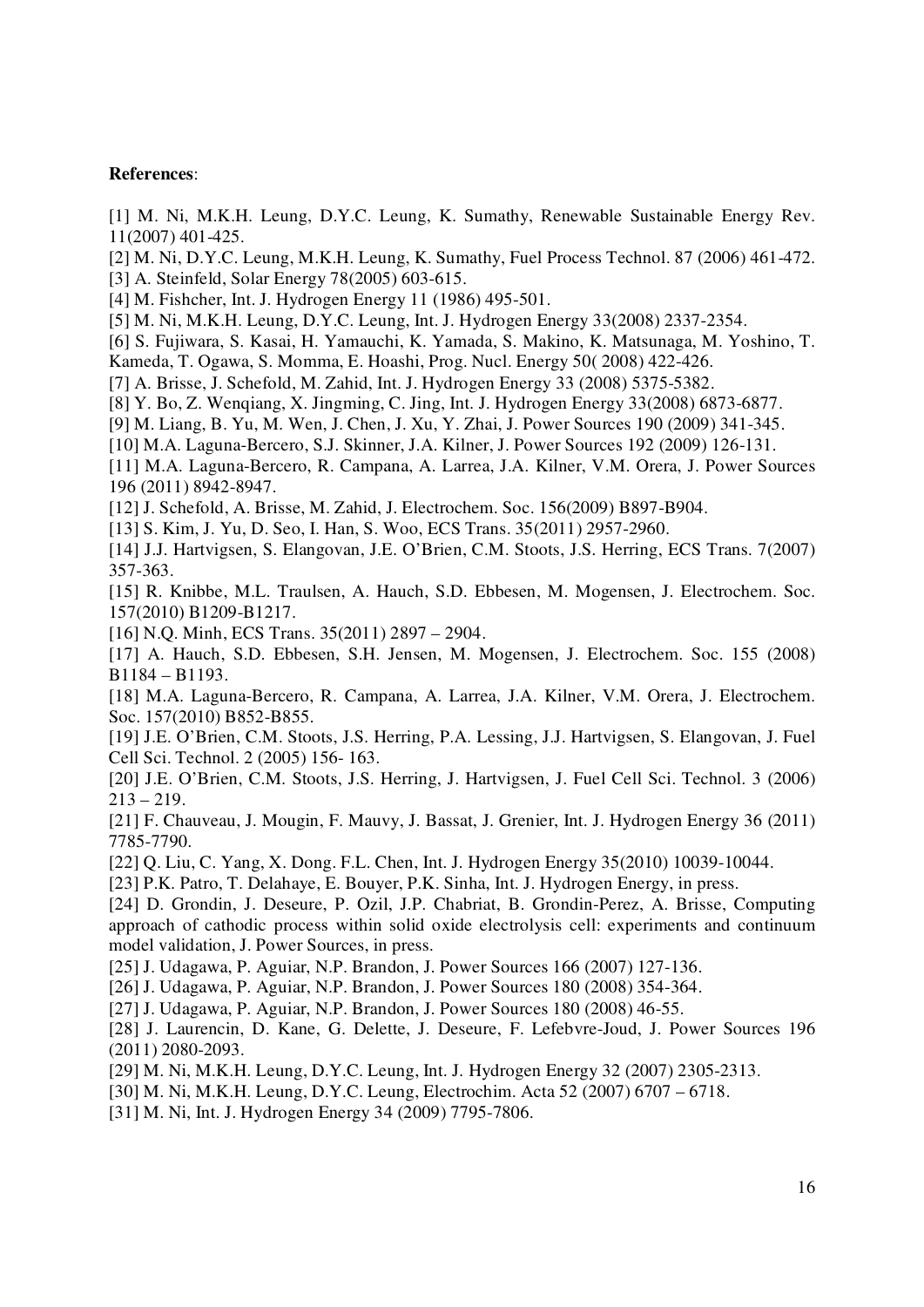[32] G. Hawkes, J.O'Brien, C. Stoots, B. Hawkes, Int. J. Hydrogen Energy 34 (2009) 4189-4197. [33] E.A. Harvego, M.G. Mckellar, J.E. O'Brien, J.S. Herring, Nucl. Eng. Des. 239(2009) 1571- 1580.

[34] S.D. Ebbesen, J. Hogh, K.A. Nielsen, J.U. Nielsen, M. Mogensen, Int. J. Hydrogen Energy 36(2011) 7363-7373.

[35] S.H. Jensen, X. Sun, S.D. Ebbesen, R. Knibbe, M. Mogensen, Int. J. Hydrogen Energy 35 (2010) 9544-9549.

[36] Z.L. Zhan, W. Kobsiriphat, J.R. Wilson, J. Pillai, I. Kim, S.A. Barnett, Energy & Fuels 23  $(2009)$  3089 – 3096.

[37] Z.L. Zhan, L. Zhao, Electrochemical reduction of  $CO<sub>2</sub>$  in solid oxide electrolysis cells, Journal Power Sources, in press.

[38] C.M. Stoots, J.E. O'Brien, J.S. Herring, J.J. Hartvigsen, J. Fuel Cell Sci. Technol. 6 (2009) 011014.

[39] J.E. O'Brien, M.G. Mckellar, C.M. Stoots, J.S. Herring, G.L. Hawkes, Int. J. Hydrogen Energy 34 (2009) 4216-4226.

[40] S.D. Ebbesen, C. Graves, M. Mogensen, Int. J. Green Energy 6(2009) 646-660.

[41] S.D. Ebbesen, M. Mogensen, J. Power Sources 193 (2009) 349-358.

[42] K.R. Sridhar, B.T. Vaniman, Solid State Ionics 93 (1997) 321- 328.

[43] G. Tao, K.R. Sridhar, C.L. Chan, Solid State Ionics 175 (2004) 615-619.

[44] G. Tao, K.R. Sridhar, C.L. Chan, Solid State Ionics 175 (2004) 621-624.

[45] C. Graves, S.D. Ebbesen, M. Mogensen, Solid State Ionics 192 (2011) 398-403.

[46] M. Ni, Chem. Eng. J. 164 (2010) 246-254.

[47] M.W. Chase, NIST-JANAF Thermochemical Tables, 4th ed., American Chemical Society, American Institute of Physics for the National Institute of Standards and Technology, 1998.

[48] Y. Vural, L. Ma, D.B. Ingham, M. Pourkashanian, J. Power Sources 195 (2010) 4893-4904.

[49] R. Suwanwarangkul, E. Croiset, M.W. Fowler, P.L. Douglas, E. Entchev, M.A. Douglas, J. Power Sources 122 (2003) 9-18.

[50] M. Ni, D.Y.C. Leung, M.K.H. Leung, J. Power Sources 183 (2008) 668 – 673.

[51] R.C. Reid, J.M. Prausnitz, B.E. Poling, The Properties of Gases & Liquids, 4th Edition, McGraw-Hill Book Company, New York, 1987.

[52] B.A. Haberman, J.B. Young, Int. J. Heat Mass Transfer 47(2004) 3617 – 3629.

[53] R. Suwanwarangkul, E. Croiset, E Entchev, S Charojrochkul, M.D. Pritzker, M.W. Fowler,

P.L. Douglas, S Chewathanakup, H Mahaudom, J. Power Sources 161(2006) 308-322.

[54] M.M. Hussain, X Li, I Dincer, Int. J. Energy Research 29(2005) 1083-1101.

[55] J.L. Yuan, B Sunden, J. Fuel Cell Sci. Technol. 3(2006) 89-98.

[56] R.A. Gemmen, J Trembly, J. Power Sources 161(2006) 1084-1095.

[57] V Verda, M.R. Von Spakovsky, J. Fuel Cell Sci. Technol. 6(2009) 011005-1 - 011005-9.

[58] I Zinovik, D Poulikakos, Electrochim. Acta 54(2009) 6234 – 6243.

[59] H Iwai, Y Yamamoto, M Saito, H Yoshida, Energy 36(2011) 2225-2234.

[60] Personal communication with Dr. M. S. Sohal from Idaho National Laboratory, at ASME 2010 8th International Fuel Cell Science, Engineering & Technology Conference, June 14–16, 2010, Brooklyn, New York, USA.

[61] H.Y. Zhu, R.J. Kee, J. Power Source 117(2003) 61-74.

[62] E. Hernandez-Pacheco, M.D. Mann, P.N. Hutton, D. Singh and K.E. Martin, Int J Hydrogen Energy **30** (2005) 1221–1233.

[63] P. Costamagna, A. Selimovic, M.D. Borghi and G. Agnew, Chem Eng J **102** (2004) 61–69.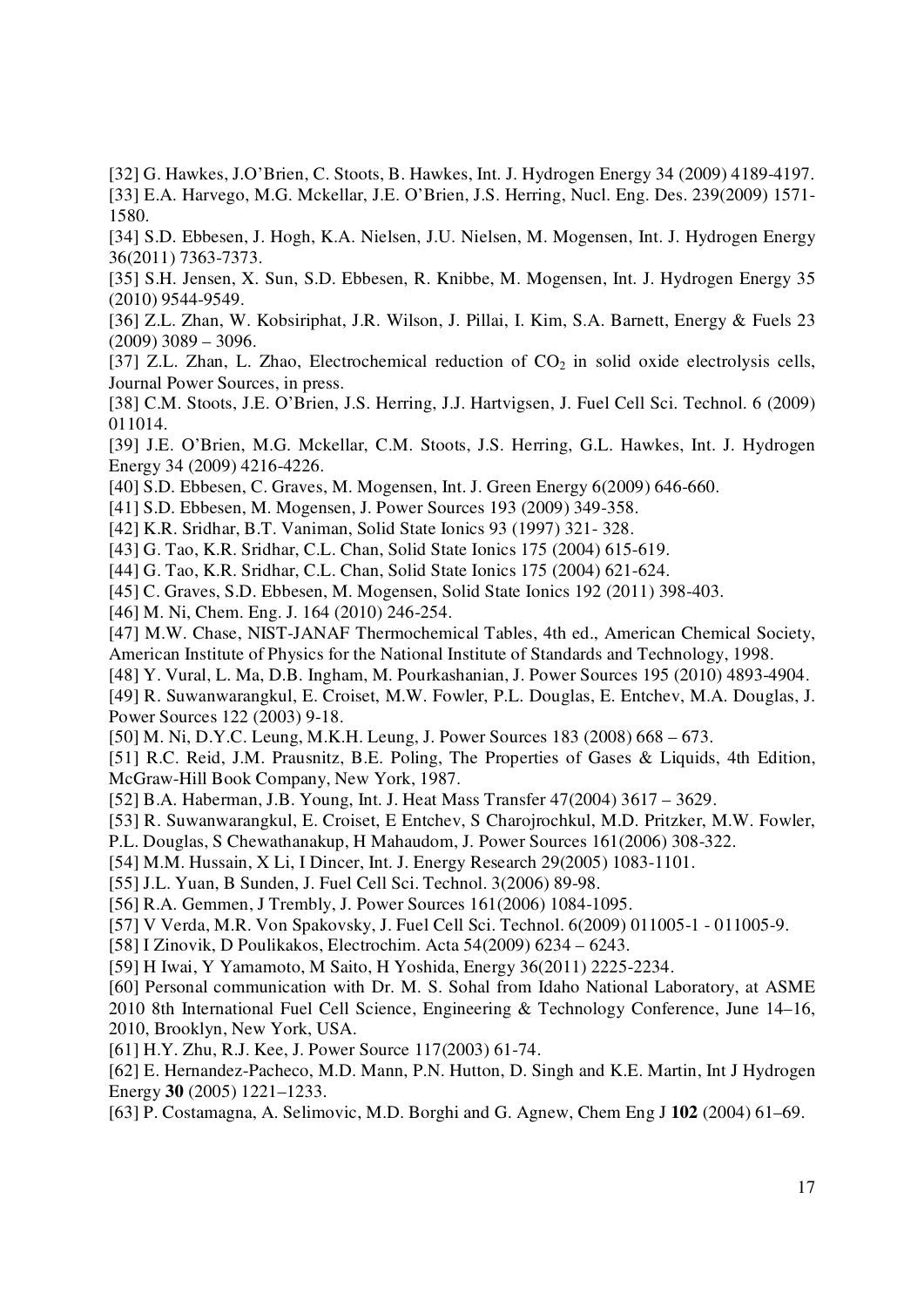- [64] S.H. Chan and Z.T. Xia, J Appl Electrochem **32** (2002) 339–347.
- [65] Y. Matsuzaki and I. Yasuda, J. Electrochem. Soc. **147** (2000) 1630–1635.
- [66] A.M. Sukeshini, B. Habibzadeh, B.P. Becker, C.A. Stoltz, B.W. Eichhorn and G.S. Jackson, J. Electrochem. Soc. **153** (2006) A705–A715.
- [67] M. Ni, M.K.H. Leung and D.Y.C. Leung, Energy Convers. Manage.**48** (2007) 1525–1535.
- [68] W. Lehnert, J. Meusinger and F. Thom, J. Power Sources **87** (2000) 57–63.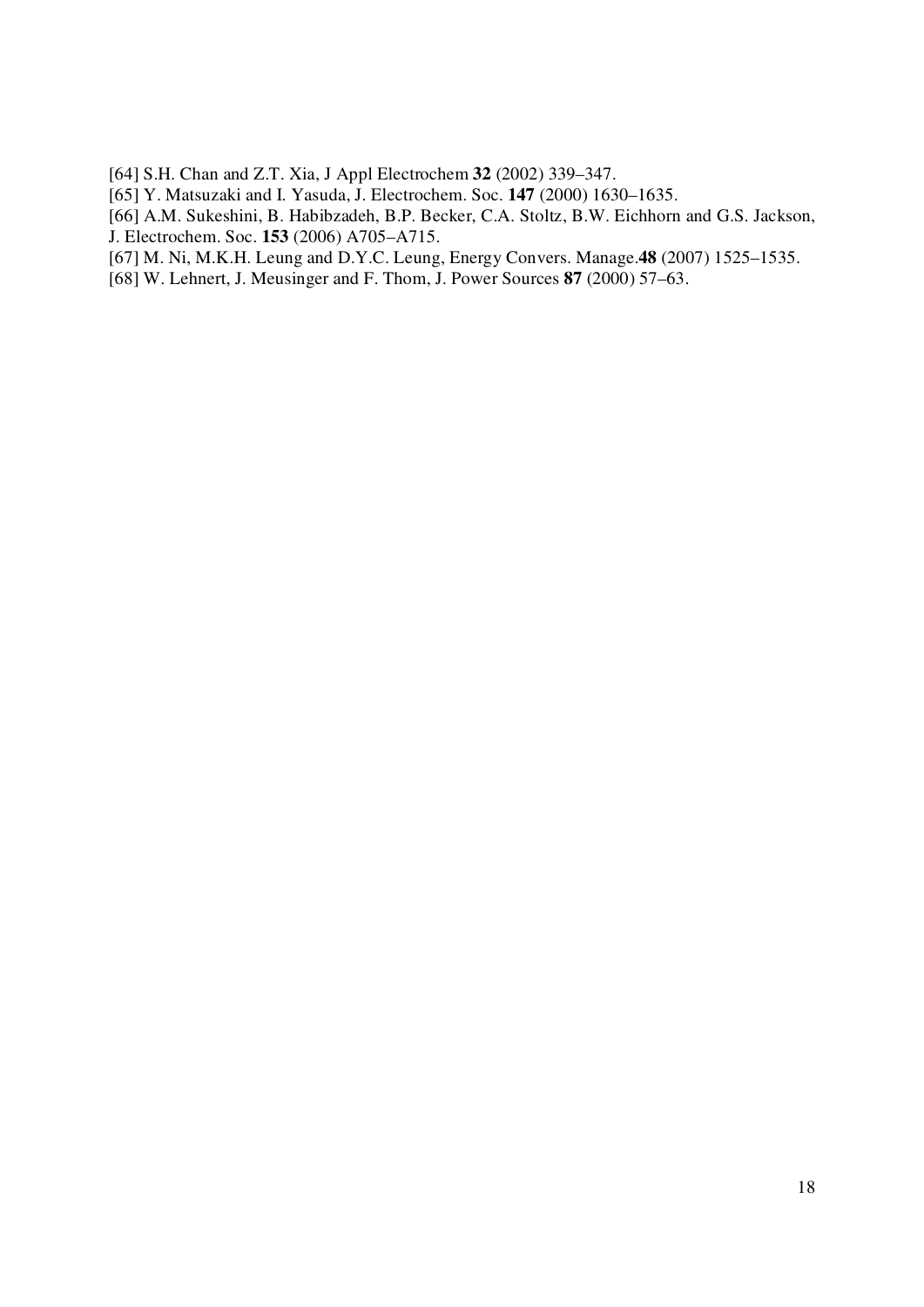## **List of Tables**

1. Parameters used in calculating the effective diffusion coefficients [51]

2. Parameters used in parametric simulations

### **List of Figures**

1. Working mechanisms of SOEC for co-electrolysis of  $H_2O$  and  $CO<sub>2</sub>$ 

2. Comparison of calculated data with experimental data by Zhan et al' [36] for model validation 3. Effect of temperature on co-electrolysis of  $H_2O$  and  $CO_2$  in an SOEC at an operating potential of 1.3V and inlet gas composition (molar fraction) of  $H_2O$ : 49.7%;  $H_2$ : 25%;  $CO_2$ : (25%); and CO  $(0.3\%)$  – (a) Rate of reversible WGSR; (b) Molar fraction of H<sub>2</sub>O and H<sub>2</sub>; (c) Molar fraction of CO<sub>2</sub> and CO; (d) Current density; (e) Flux (mol.m<sup>-2</sup>.s<sup>-1</sup>) of CO and H<sub>2</sub> at 873K; (f) Flux (mol.m<sup>-2</sup>.s<sup>-1</sup>) of CO and H<sub>2</sub> at 1073K;

4. Effect of gas composition at the cathode surface, at an operating temperature of 1073K and an operating potential of 1.3V – (a) Rate of reversibleWGSR; (b) Distributions of gas molar fraction at an inlet gas composition (molar fraction) of  $H_2O$ : 49.7%;  $CO_2$ : 25%; CO: 25%; and  $H_2$ : 0.3%; (c) Distributions of gas molar fraction at an inlet gas composition (molar fraction) of  $H_2O$ : 25%;  $CO_2$ : 49.7%; H<sub>2</sub>: 25%; and CO: 0.3%; (d) Current density; (e) Flux (mol.m<sup>-2</sup>.s<sup>-1</sup>) of CO and H<sub>2</sub> at cathode surface gas composition of H<sub>2</sub>O: 49.7%, CO<sub>2</sub>: 25%, H<sub>2</sub>: 25%, CO: 0.3%; (f) Flux (mol.m<sup>-2</sup>.s<sup>-1</sup>) of CO and H<sub>2</sub> at cathode surface gas composition of H<sub>2</sub>O: 25%, CO<sub>2</sub>: 49.7%, H<sub>2</sub>: 25%, CO: 0.3%;

5. Effect of operating potential at an operating temperature of 1073K and inlet gas composition (molar fraction) of H<sub>2</sub>O: 49.7%, CO<sub>2</sub>: 25%, H<sub>2</sub>: 25%, CO:  $0.3\%$  – (a) Rate of reversibleWGSR; (b) Molar fraction of H<sub>2</sub>O and H<sub>2</sub>; (c) Molar fraction of  $CO_2$  and  $CO$ ; (d) Current density; (e) Flux (mol.m<sup>-2</sup>.s<sup>-1</sup>) of CO and H<sub>2</sub> at an operating potential of 1.0V; (f) Flux (mol.m<sup>-2</sup>.s<sup>-1</sup>) of CO and  $H_2$  at an operating potential of 1.4V;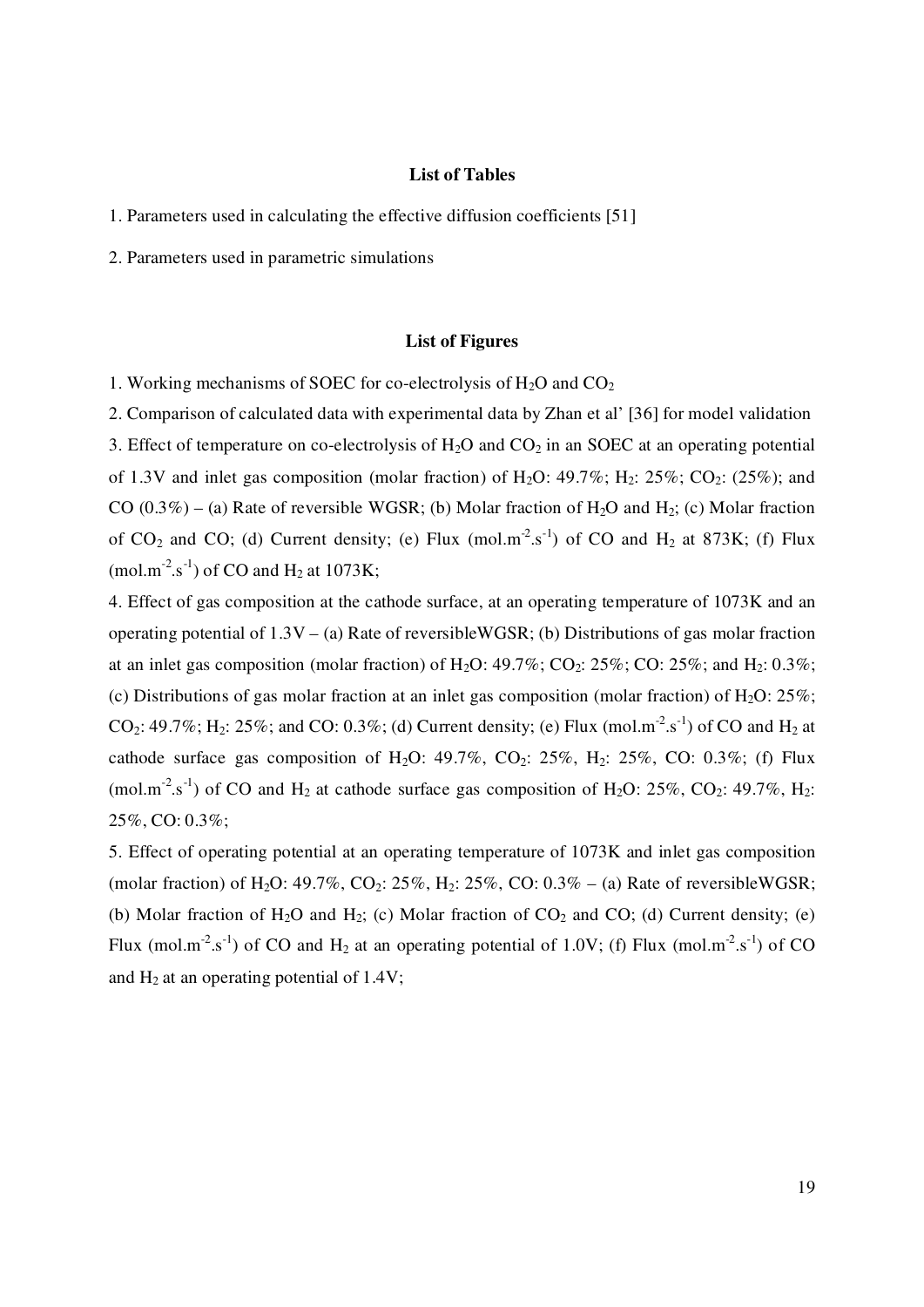|                  | CO | $CO_2$ $H_2$ $O_2$ $N_2$                           |  | $H_2O$ |
|------------------|----|----------------------------------------------------|--|--------|
| $\sigma_{\rm i}$ |    | 3.69 3.941 2.827 3.467 3.798 2.641                 |  |        |
|                  |    | $\varepsilon_i/k$ 91.7 195.2 59.7 106.7 71.4 809.1 |  |        |

Table 1. Parameters used in calculating the effective diffusion coefficients [51]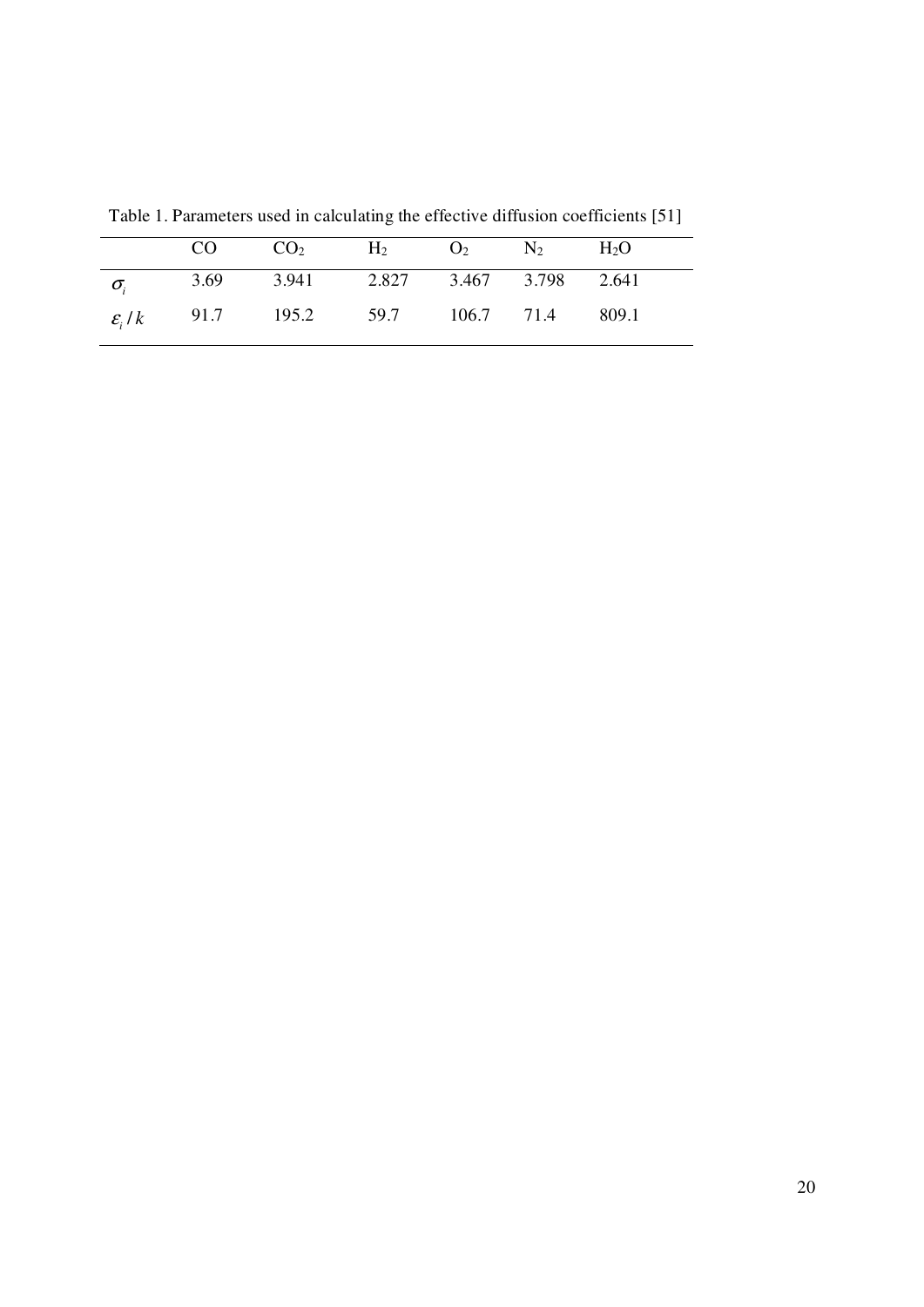|  |  | Table 2. Parameters used in the simulation |
|--|--|--------------------------------------------|
|--|--|--------------------------------------------|

| Parameter                                          | Value                |
|----------------------------------------------------|----------------------|
| Operating temperature, $T(K)$                      | 1073                 |
| Operating pressure, $P(\text{atm})$                | 1.0                  |
| Electrode porosity, $\varepsilon$                  | 0.4                  |
| Electrode tortuosity, $\xi$                        | 2.0                  |
| Average pore radius, $r_p$ ( $\mu$ m)              | 0.5                  |
| Cathode-supported SOEC:                            |                      |
| Anode thickness $d_a$ (µm)                         | 50                   |
| Electrolyte thickness, $L(\mu m)$                  | 50                   |
| Cathode thickness, $d_c$ (µm)                      | 500                  |
| Anode inlet gas molar ratio: $O_2/N_2$             | 0.21/0.79            |
| Cathode inlet gas molar ratio*: $H_2O/CO_2/H_2/CO$ | 0.497/0.25/0.25/0.03 |
| SOEC operating potential (V)                       | 1.3                  |

\* Various gas compositions are studied and the details can be found from the text.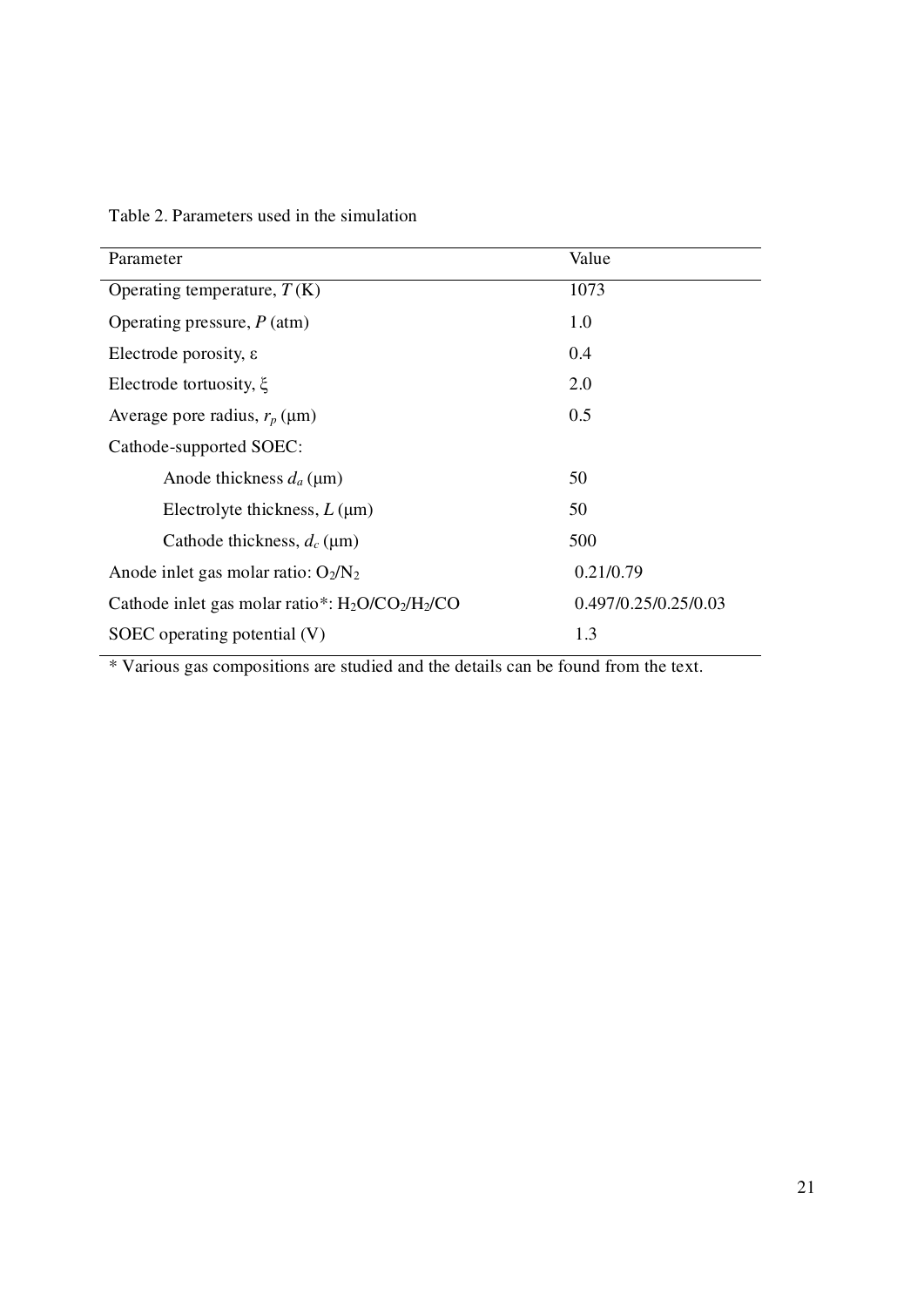

Fig. 1.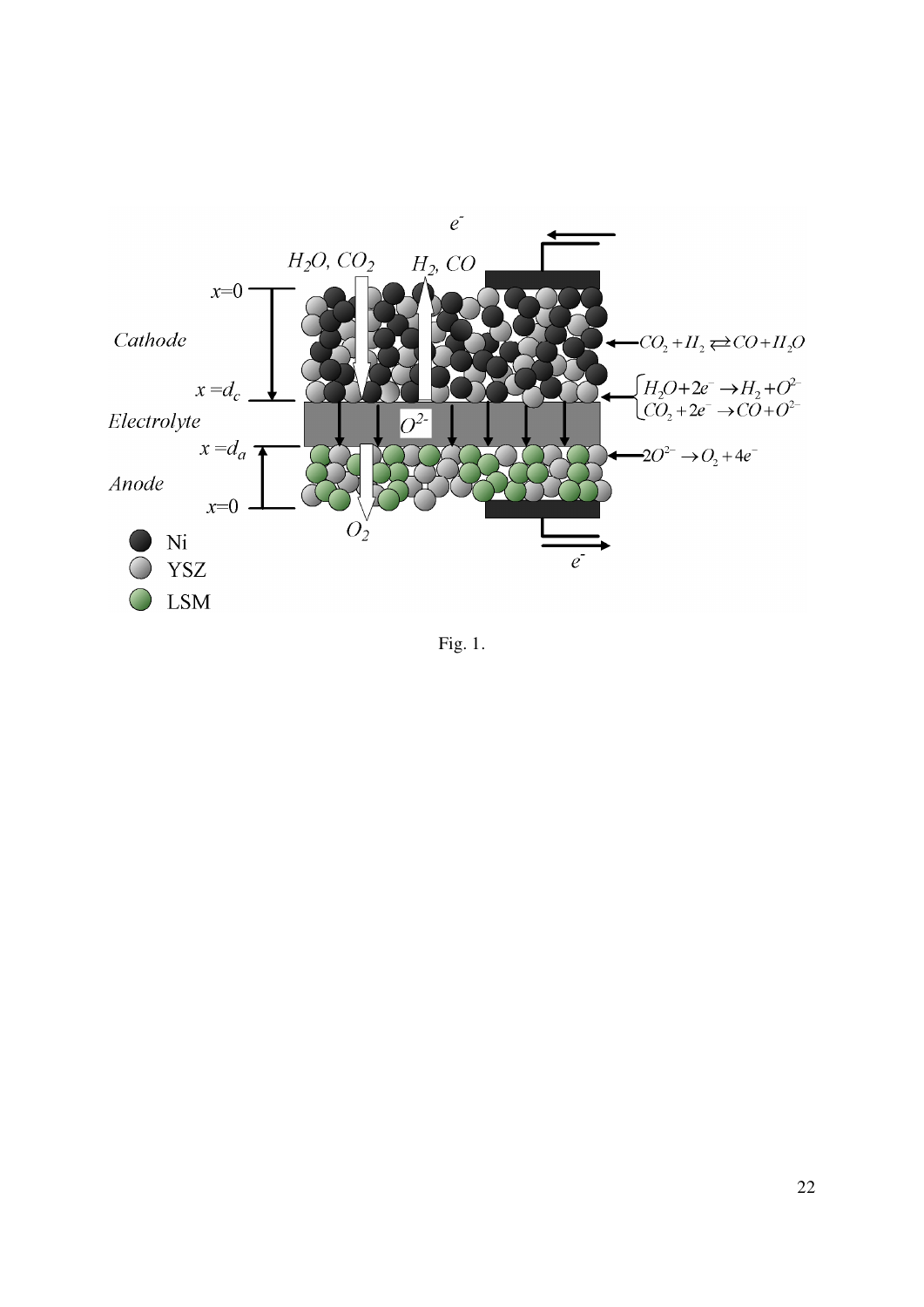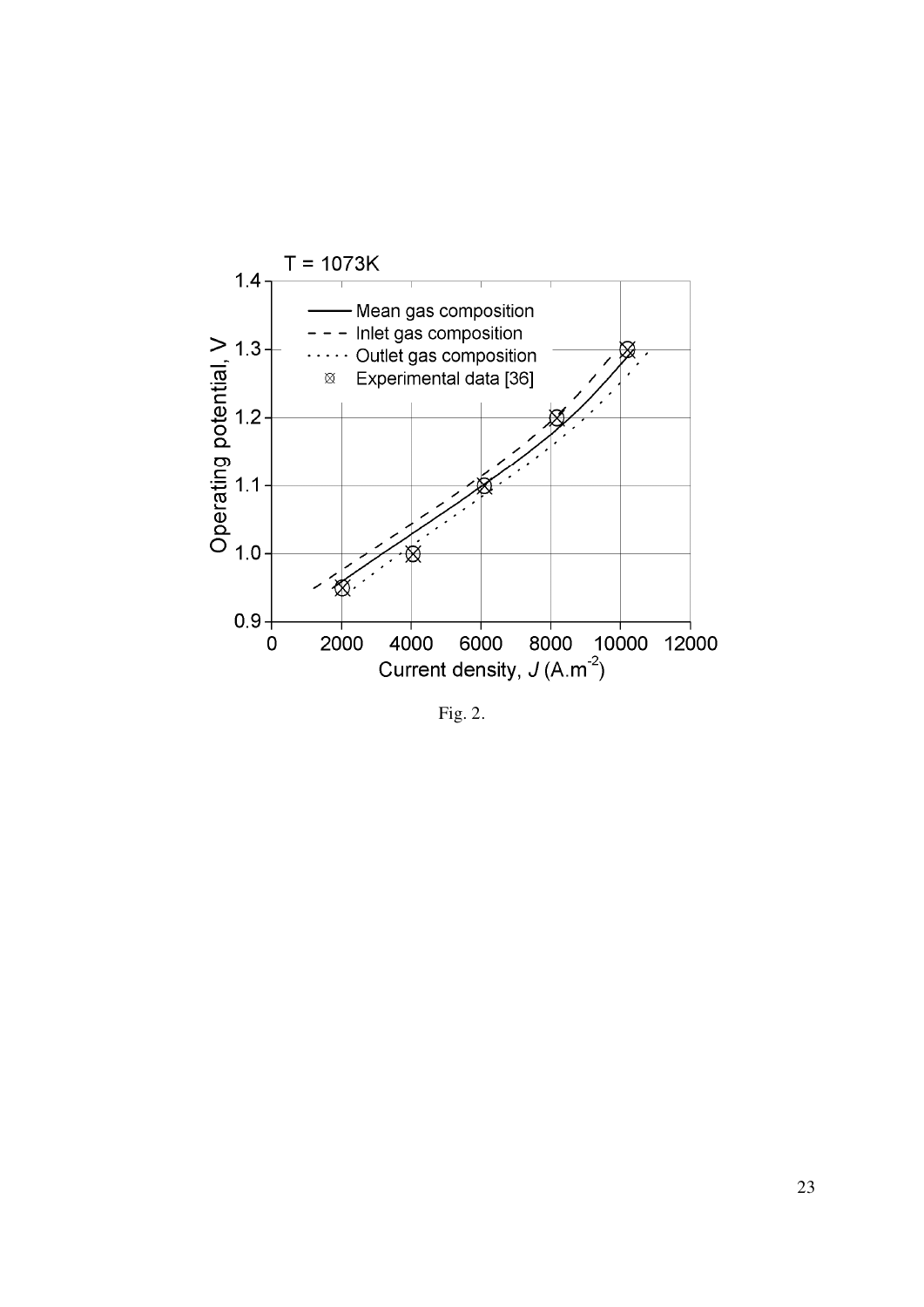

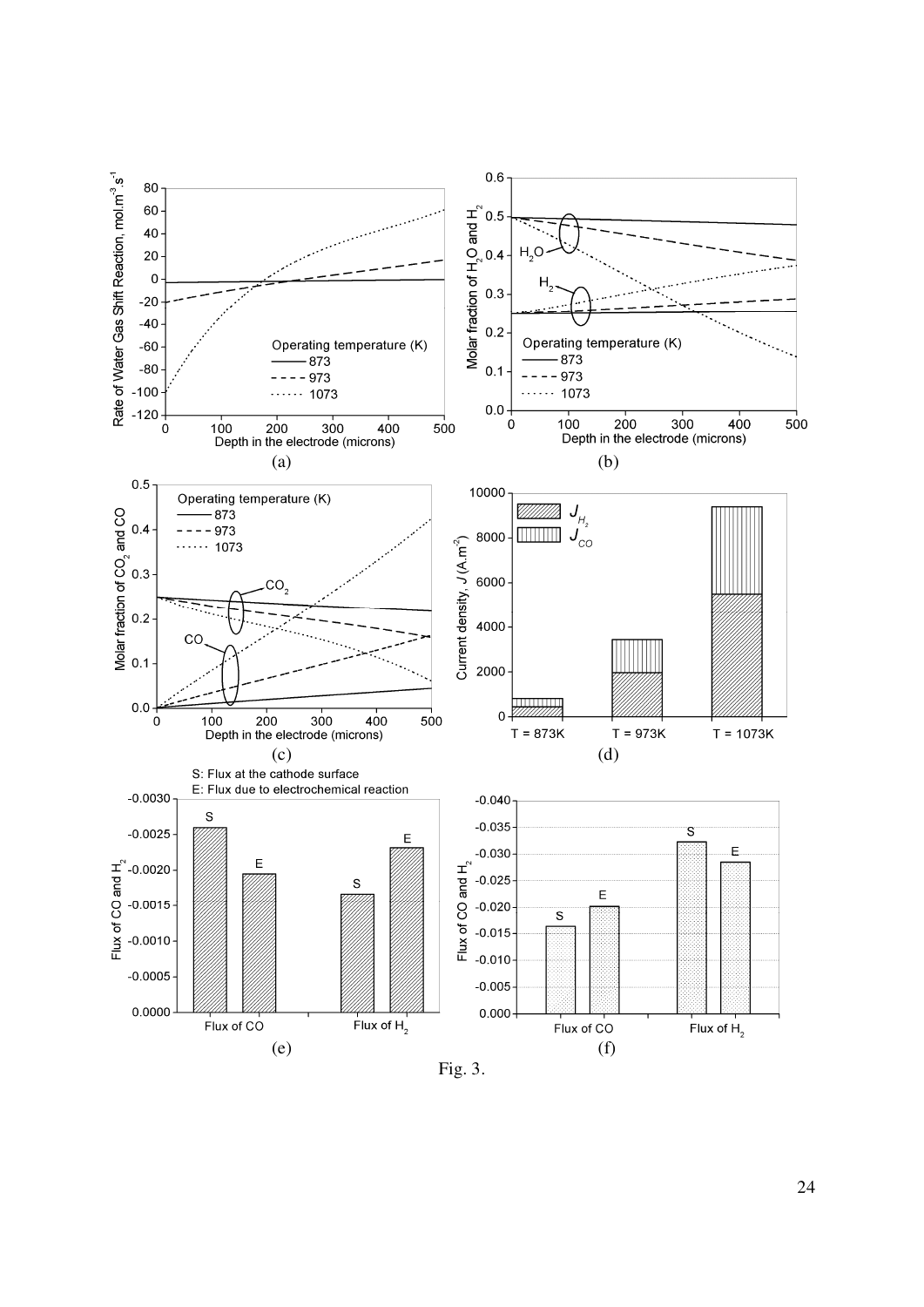

Fig. 4.